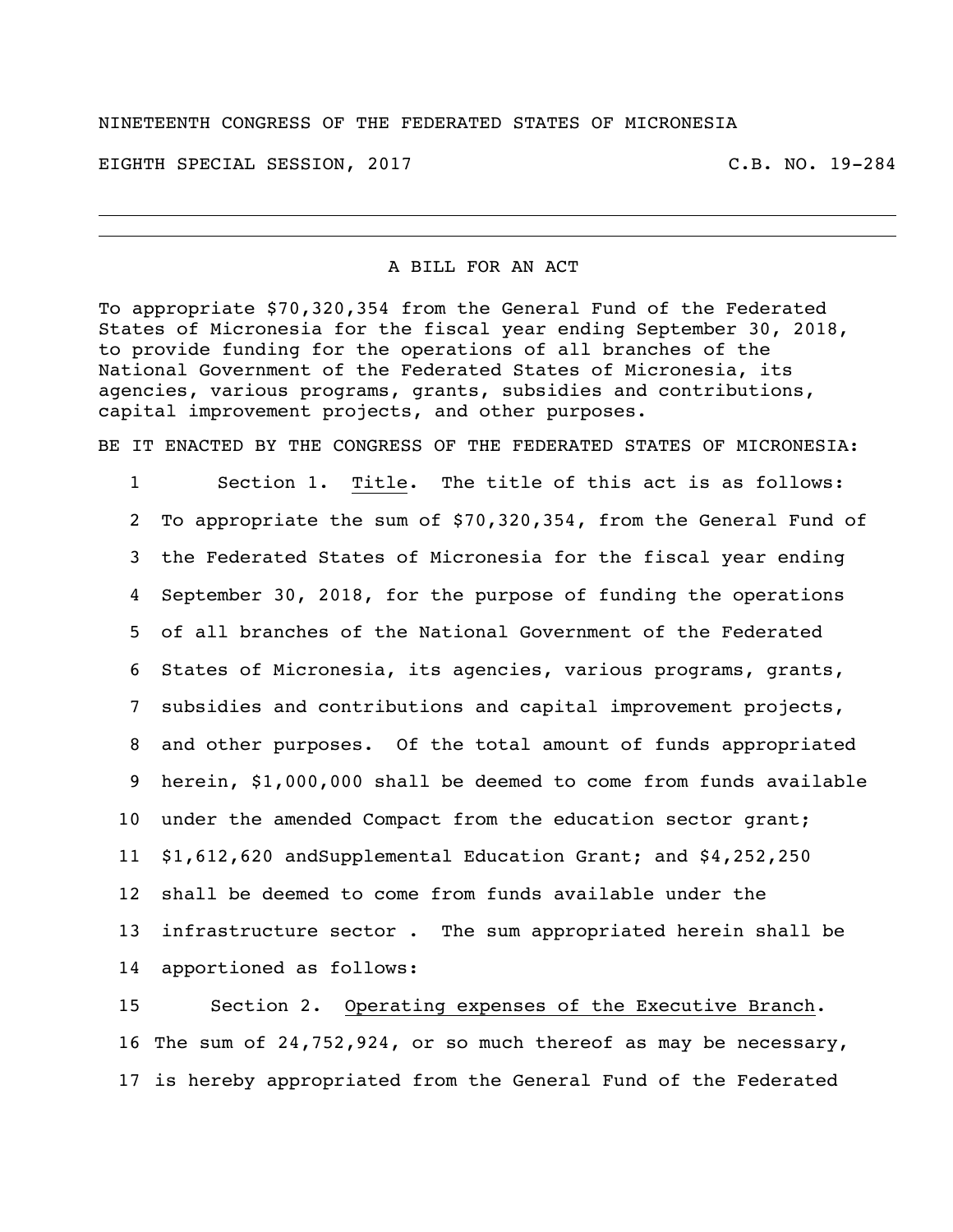|                 | 1 States of Micronesia for the fiscal year ending September 30,   |  |
|-----------------|-------------------------------------------------------------------|--|
|                 | 2 2018, for the purpose of funding the operations of the          |  |
|                 | 3 Executive Branch of the National Government during the fiscal   |  |
|                 | 4 year. Of the total amount of funds appropriated herein,         |  |
| 5               | \$366,598 shall be deemed to come from funds available under the  |  |
|                 | 6 Supplemental Education Grant. The sum appropriated by this      |  |
| $7\phantom{.0}$ | section shall be apportioned as follows:                          |  |
| 8               | (1) Office of the President.                                      |  |
| 9               | The sum of $$1,424,102$ , or so much thereof as may be necessary, |  |
|                 | 10 for the operation of the Office of the President during the    |  |
|                 | 11 fiscal year 2018. The sum appropriated herein shall be         |  |
|                 | 12 apportioned as follows:                                        |  |
| 13              | 565,344                                                           |  |
| 14              | 311,862                                                           |  |
| 15              | Contractual Services<br>433,756                                   |  |
| 16              | 110,140                                                           |  |
| 17              | 3,000                                                             |  |
| 18              | (2) Department of Foreign Affairs.                                |  |
|                 | 19 The sum of \$4,774,244, or so much thereof as may be           |  |
|                 | 20 necessary, for the operation of the Department of Foreign      |  |
|                 | 21 Affairs during the fiscal year 2018. The sum appropriated      |  |
|                 | 22 herein shall be apportioned as follows:                        |  |
| 23              | 1,494,692                                                         |  |
| 24              | 332,752                                                           |  |
| 25              | Contractual Services<br>2,531,652                                 |  |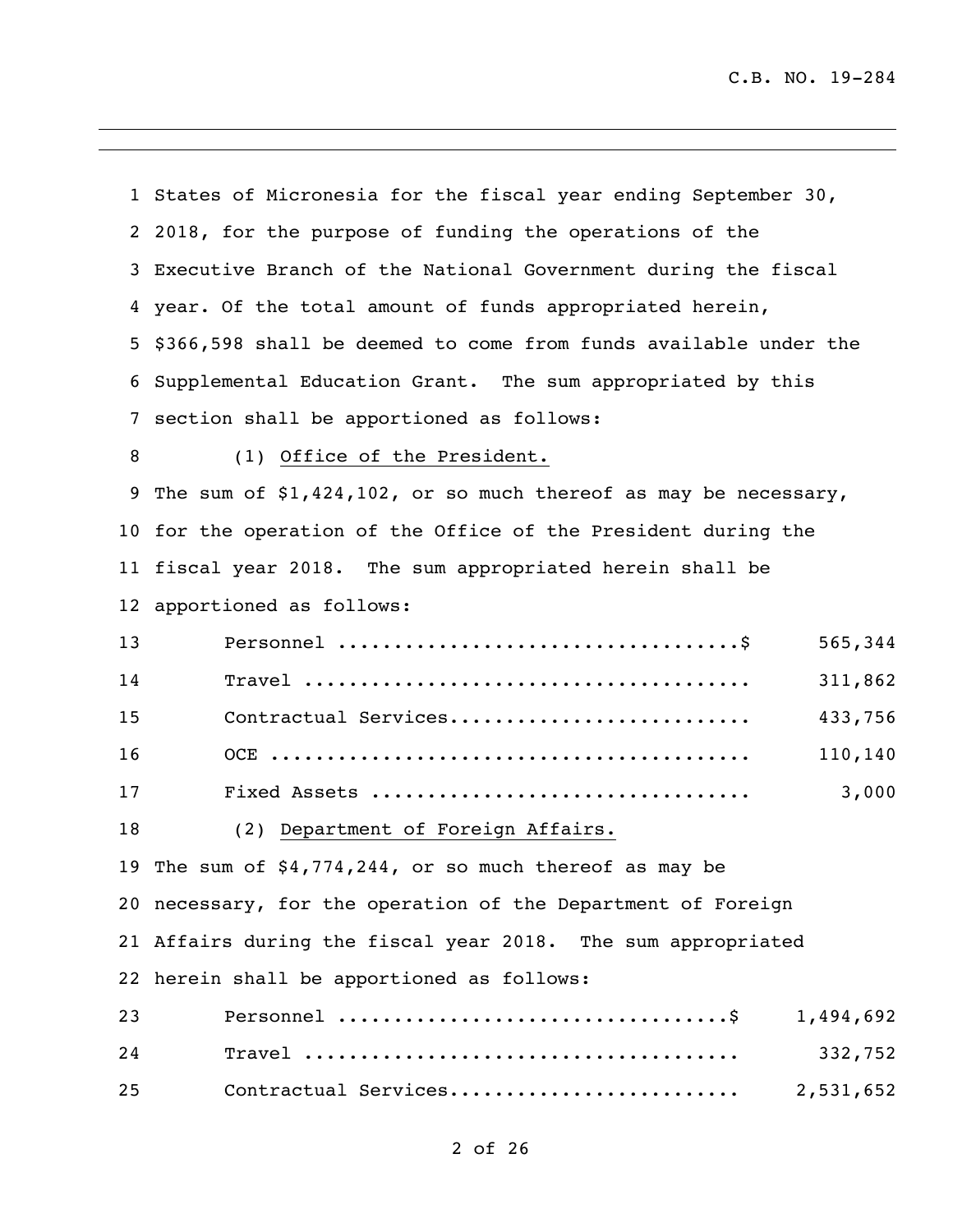| 1  | 319,142                                                                                                        |
|----|----------------------------------------------------------------------------------------------------------------|
| 2  | 96,006<br>Fixed Assets                                                                                         |
| 3  | (3) Department of Finance and Administration.                                                                  |
| 4  | The sum of 2,659,016, or so much thereof as may be necessary,                                                  |
| 5  | for the operation of the Department of Finance and                                                             |
| 6  | Administration during the fiscal year 2018. The sum                                                            |
| 7  | appropriated herein shall be apportioned as follows:                                                           |
| 8  | 1,920,056                                                                                                      |
| 9  | $\texttt{Trace1}\texttt{ } \dots \dots \dots \dots \dots \dots \dots \dots \dots \dots \dots \dots$<br>218,185 |
| 10 | Contractual Services<br>285,966                                                                                |
| 11 | 234,811                                                                                                        |
| 12 | $-0-$<br>Fixed Assets                                                                                          |
| 13 | (4) Department of Resources and Development.                                                                   |
| 14 | The sum of $$1,469,649$ , or so much thereof as may be                                                         |
|    | 15 necessary, for the operation of the Department of Resources                                                 |
|    | 16 and Development during the fiscal year 2018. The sum                                                        |
| 17 | appropriated herein shall be apportioned as follows:                                                           |
| 18 | 892,123                                                                                                        |
| 19 | 283,136                                                                                                        |
| 20 | Contractual Services<br>91,250                                                                                 |
| 21 | 192,640                                                                                                        |
| 22 | 10,500<br>Fixed Assets                                                                                         |
| 23 | (5) Department of Transportation, Communication and                                                            |
| 24 | Infrastructure.                                                                                                |
|    | 25 \$6,327,208, or so much thereof as may be necessary, for the                                                |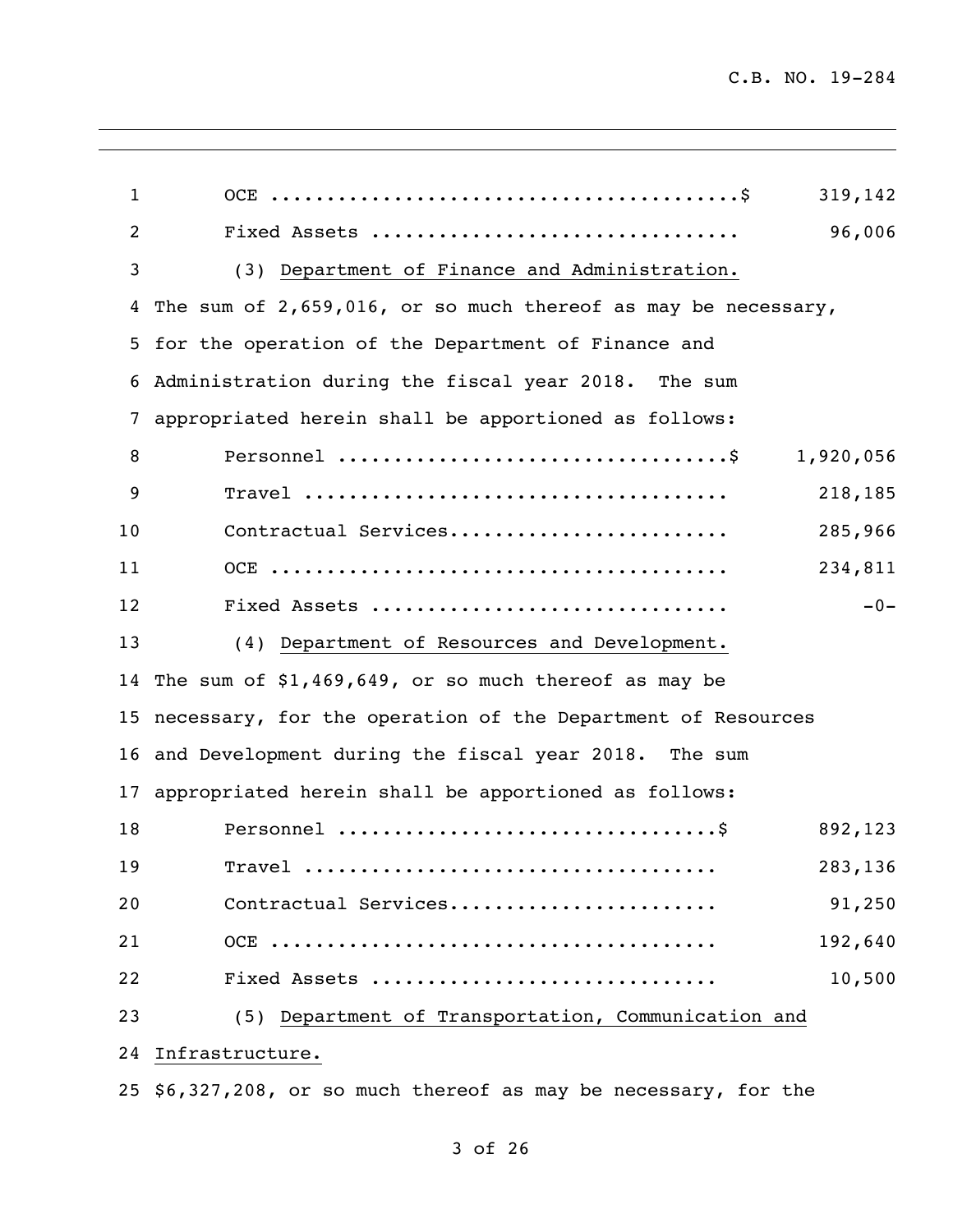|    | 1 operation of the Department of Transportation, Communications    |  |
|----|--------------------------------------------------------------------|--|
|    | 2 and Infrastructure during the fiscal year 2018. The sum          |  |
| 3  | appropriated herein shall be apportioned as follows:               |  |
| 4  | 616,200                                                            |  |
| 5  | 268,308                                                            |  |
| 6  | Contractual Services<br>3,850,123                                  |  |
| 7  | 1,464,077                                                          |  |
| 8  | 128,500<br>Fixed Assets                                            |  |
| 9  | (6) Department of Health and Social Affairs.                       |  |
|    | 10 \$1,188,877, or so much thereof as may be necessary, for the    |  |
|    | 11 operation of the Department of Health and Social Affairs        |  |
|    | 12 during the fiscal year 2018. The sum appropriated herein        |  |
|    | 13 shall be apportioned as follows:                                |  |
| 14 | 588,379                                                            |  |
| 15 | 259,500                                                            |  |
| 16 | Contractual Services<br>188,617                                    |  |
| 17 | 123,381                                                            |  |
| 18 | 29,000<br>Fixed Assets                                             |  |
| 19 | (7) Department of Education.                                       |  |
|    | 20 \$1,036,808, or so much thereof as may be necessary, for the    |  |
|    | 21 operation of the Department of Education during the fiscal year |  |
|    | 22 2018.<br>Of the total amount of funds appropriated herein,      |  |
| 23 | \$366,598 shall be deemed to come from funds available under the   |  |
|    | 24 Supplemental Education Grant. The sum appropriated herein       |  |
|    | 25 shall be apportioned as follows:                                |  |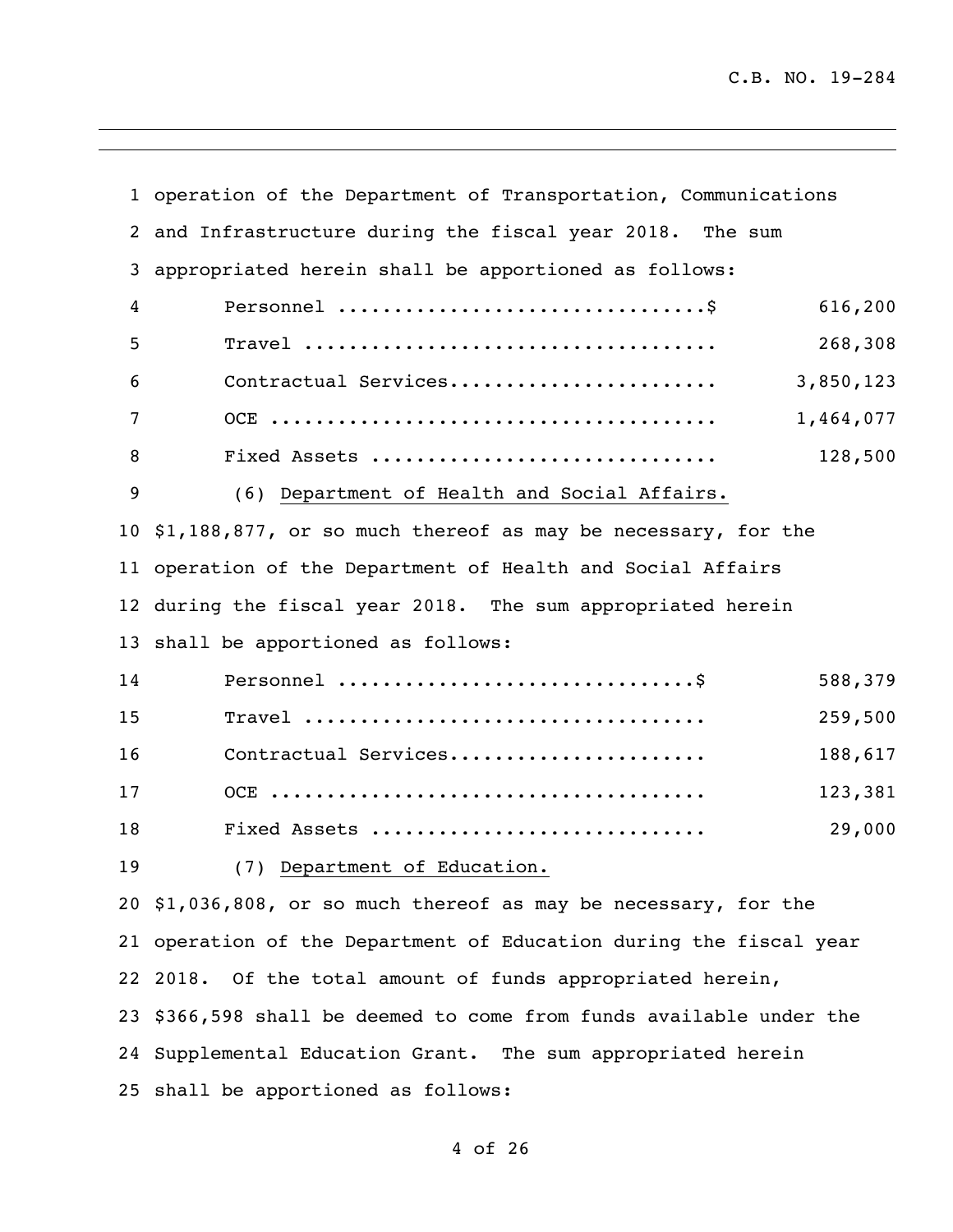| $\mathbf{1}$    | 462,418                                                       |
|-----------------|---------------------------------------------------------------|
| 2               | 347,719                                                       |
| 3               | Contractual Services<br>151,226                               |
| 4               | 63,045                                                        |
| 5               | Fixed Assets<br>12,400                                        |
| 6               | (8) Department of Justice.                                    |
| 7               | \$4,504,186, or so much thereof as may be necessary, for the  |
| 8               | operation of the Department of Justice during the fiscal year |
| 9               | 2018.<br>The sum appropriated herein shall be apportioned as  |
| 10 <sup>°</sup> | follows:                                                      |
| 11              | 3,020,169                                                     |
| 12              | 360,336                                                       |
| 13              | Contractual Services<br>532,658                               |
| 14              | 471,223                                                       |
| 15              | Fixed Assets<br>119,800                                       |
| 16              | (9) Office of the Public Defender.                            |
| 17              | \$1,096,380, or so much thereof as may be necessary, for the  |
|                 | 18 operation of the Office of the Public Defender during the  |
|                 | 19 fiscal year 2018. The sum appropriated herein shall be     |
|                 | 20 apportioned as follows:                                    |
| 21              | 712,321                                                       |
| 22              | 117,812                                                       |
| 23              | Contractual Services<br>115,250                               |
| 24              | 105,997                                                       |
| 25              | 45,000<br>Fixed Assets                                        |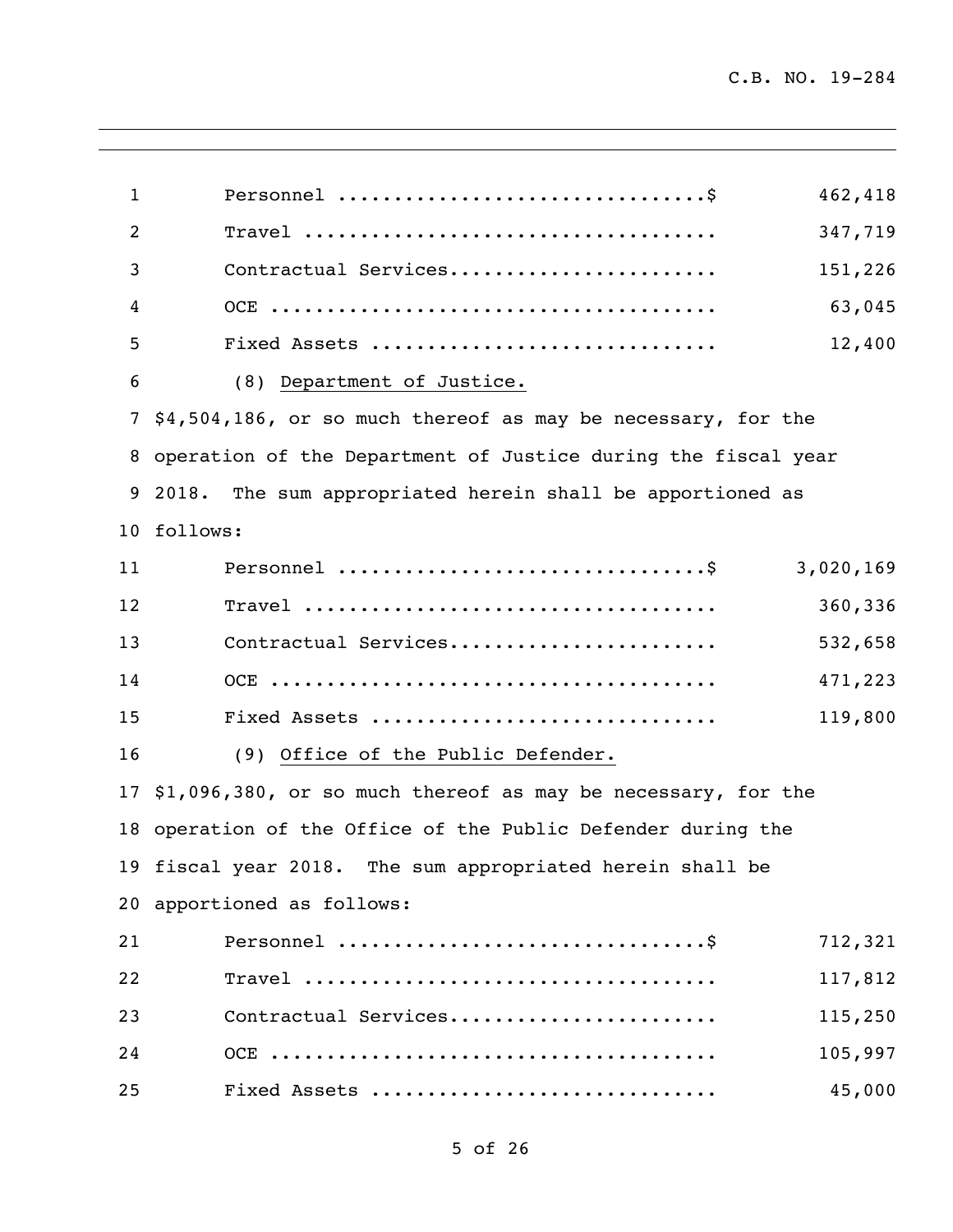| $\mathbf 1$     | (10) Office of Environment and Emergency Management.              |  |
|-----------------|-------------------------------------------------------------------|--|
| 2               | \$432,621, or so much thereof as may be necessary, for the        |  |
| 3               | operation of the Office of Environment and Emergency Management   |  |
| 4               | during the fiscal year 2018. The sum appropriated herein shall    |  |
| 5               | be apportioned as follows:                                        |  |
| 6               | 184,855                                                           |  |
| 7               | 131,546                                                           |  |
| 8               | 84,000<br>Contractual Services                                    |  |
| 9               | 32,220                                                            |  |
| 10              | $-0-$                                                             |  |
| 11              | (11) Office of National Archives, Culture and Historic            |  |
| 12 <sup>2</sup> | Preservation.                                                     |  |
|                 | 13 \$244,429, or so much thereof as may be necessary, for the     |  |
|                 | 14 operation of the Office of National Archives, Culture and      |  |
|                 | 15 Historic Preservation during the fiscal year 2018. The sum     |  |
|                 | 16 appropriated herein shall be apportioned as follows:           |  |
| 17              | 137,641                                                           |  |
| 18              | 55,393                                                            |  |
| 19              | 10,475<br>Contractual Services                                    |  |
| 20              | 33,622                                                            |  |
| 21              | 7,298                                                             |  |
| 22              | Section 3. Operating Expenses of the Legislative Branch.          |  |
| 23              | The sum of $$4,649,661$ , or so much thereof as may be necessary, |  |
|                 | 24 is hereby appropriated from the General Fund of the Federated  |  |
|                 | 25 States of Micronesia for the fiscal year ending September 30,  |  |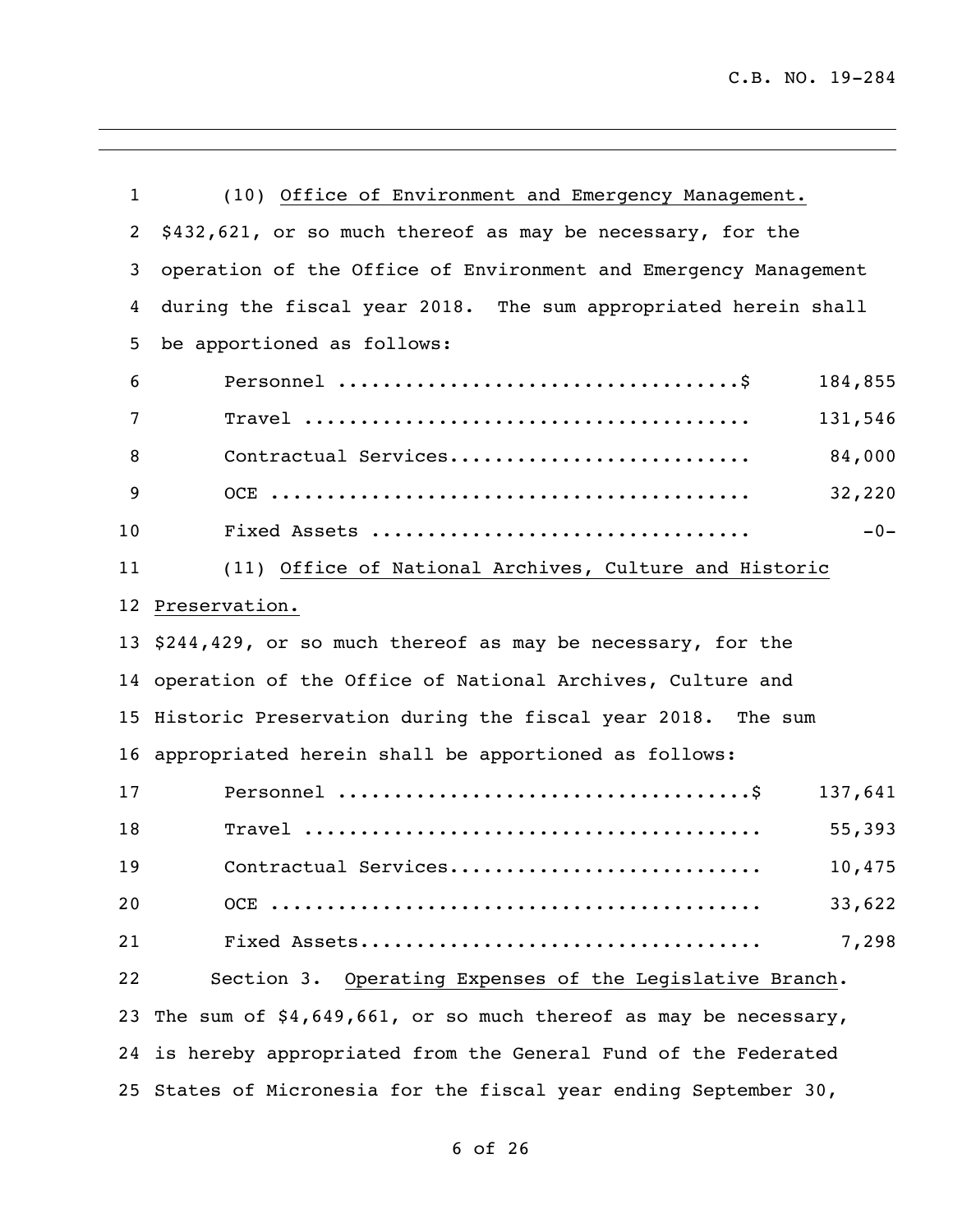|    | 1 2018, for the operation of the Legislative Branch of the        |  |
|----|-------------------------------------------------------------------|--|
|    | 2 National Government during fiscal year 2018. The sum            |  |
| 3  | appropriated by this section shall be apportioned as follows:     |  |
| 4  | (1) Speaker and Members.                                          |  |
|    | 5 The sum of \$1,950,498, or so much thereof as may be necessary, |  |
|    | 6 for the operation of the Office of the Speaker and Members of   |  |
|    | 7 the Congress of the Federated States of Micronesia during       |  |
| 8  | fiscal year 2018. The sum appropriated herein shall be            |  |
| 9  | apportioned as follows:                                           |  |
| 10 | 430,530                                                           |  |
| 11 | 663,368                                                           |  |
| 12 | Contractual Services<br>856,600                                   |  |
| 13 | $-0-$                                                             |  |
| 14 | $-0-$                                                             |  |
| 15 | (2) Staff Office.                                                 |  |
|    | 16 \$2,209,163, or so much thereof as may be necessary, for the   |  |
|    | 17 operation of the Congress staff offices during fiscal year     |  |
|    | The sum appropriated herein shall be apportioned as<br>18 2018.   |  |
|    | 19 follows:                                                       |  |
| 20 | 1,057,133                                                         |  |
| 21 | 185,500                                                           |  |
| 22 | Contractual Services<br>520,030                                   |  |
| 23 | 265,000                                                           |  |
| 24 | 181,500                                                           |  |
| 25 | (3) Congress Delegation Offices.                                  |  |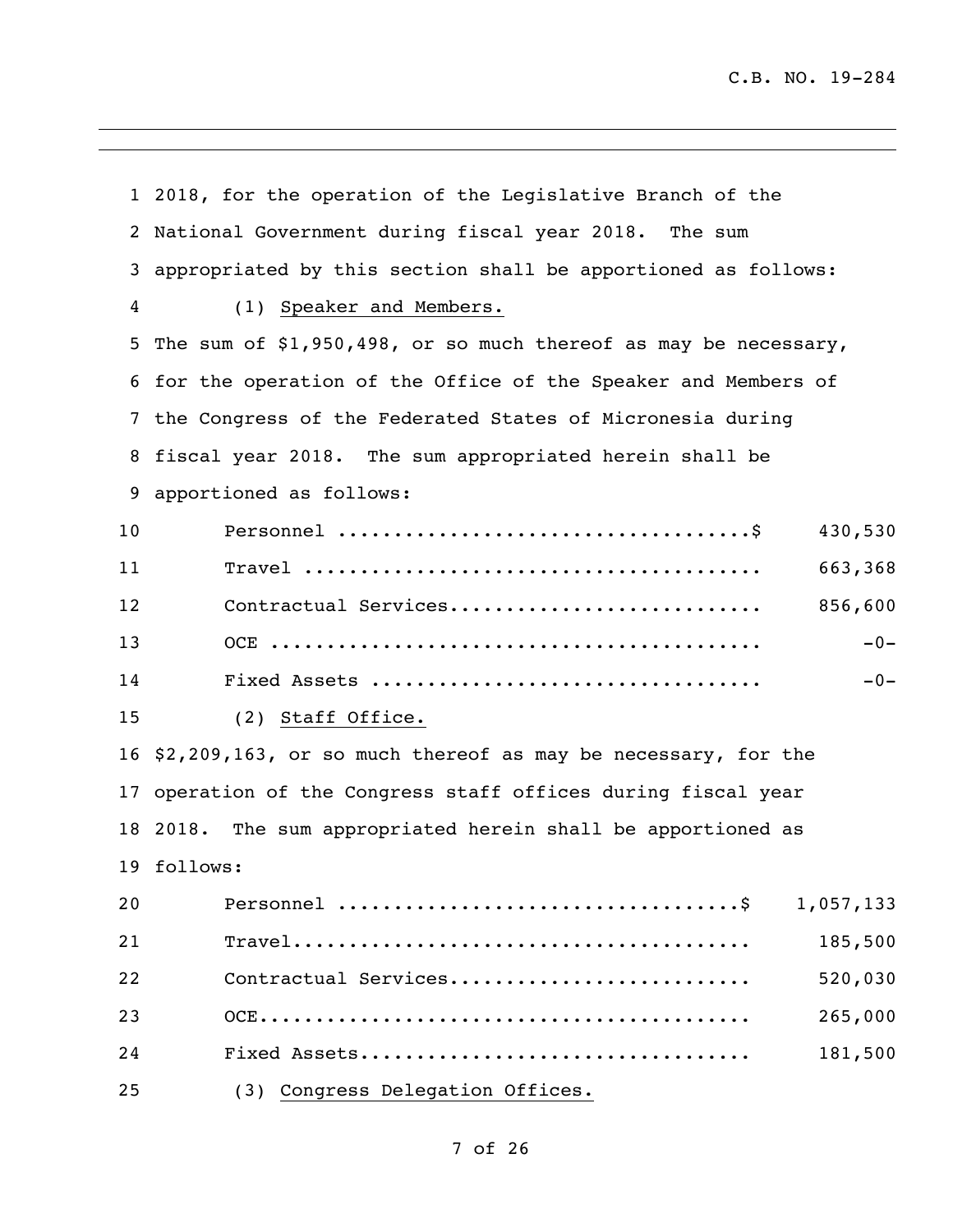|    | 1 \$490,000, or so much thereof as may be necessary, for the       |  |
|----|--------------------------------------------------------------------|--|
| 2  | operation of the Congress delegation offices during the fiscal     |  |
| 3  | year 2018. The sum appropriated is apportioned as follows:         |  |
| 4  | (i) Kosrae Delegation Office\$<br>70,000                           |  |
| 5  | (ii) Pohnpei Delegation Office<br>140,000                          |  |
| 6  | (iii) Chuuk Delegation Office<br>210,000                           |  |
| 7  | 70,000<br>(iv) Yap Delegation Office                               |  |
| 8  | Section 4. Operating Expenses of the National Judicial             |  |
| 9  | The sum of $$1,404,120$ , or so much thereof as may be<br>Branch.  |  |
| 10 | necessary, is hereby appropriated from the General Fund of the     |  |
| 11 | Federated States of Micronesia for the fiscal year ending          |  |
| 12 | September 30, 2018, for the operation of the Judicial Branch       |  |
| 13 | of the National Government during the fiscal year 2018.<br>The     |  |
| 14 | sum appropriated by this section shall be apportioned as           |  |
| 15 | follows:                                                           |  |
| 16 | 856,910                                                            |  |
| 17 | 161,525                                                            |  |
| 18 | Contractual Services<br>178,877                                    |  |
| 19 | 174,808                                                            |  |
| 20 | 32,000<br>Fixed Assets                                             |  |
| 21 | Section 5. Operating Expenses of the National Public               |  |
| 22 | Auditor. The sum of \$941,378, or so much thereof as may be        |  |
| 23 | necessary, is hereby appropriated from the General Fund of the     |  |
|    | 24 Federated States of Micronesia for the fiscal year ending       |  |
|    | 25 September 30, 2018, for the operation of the National Office of |  |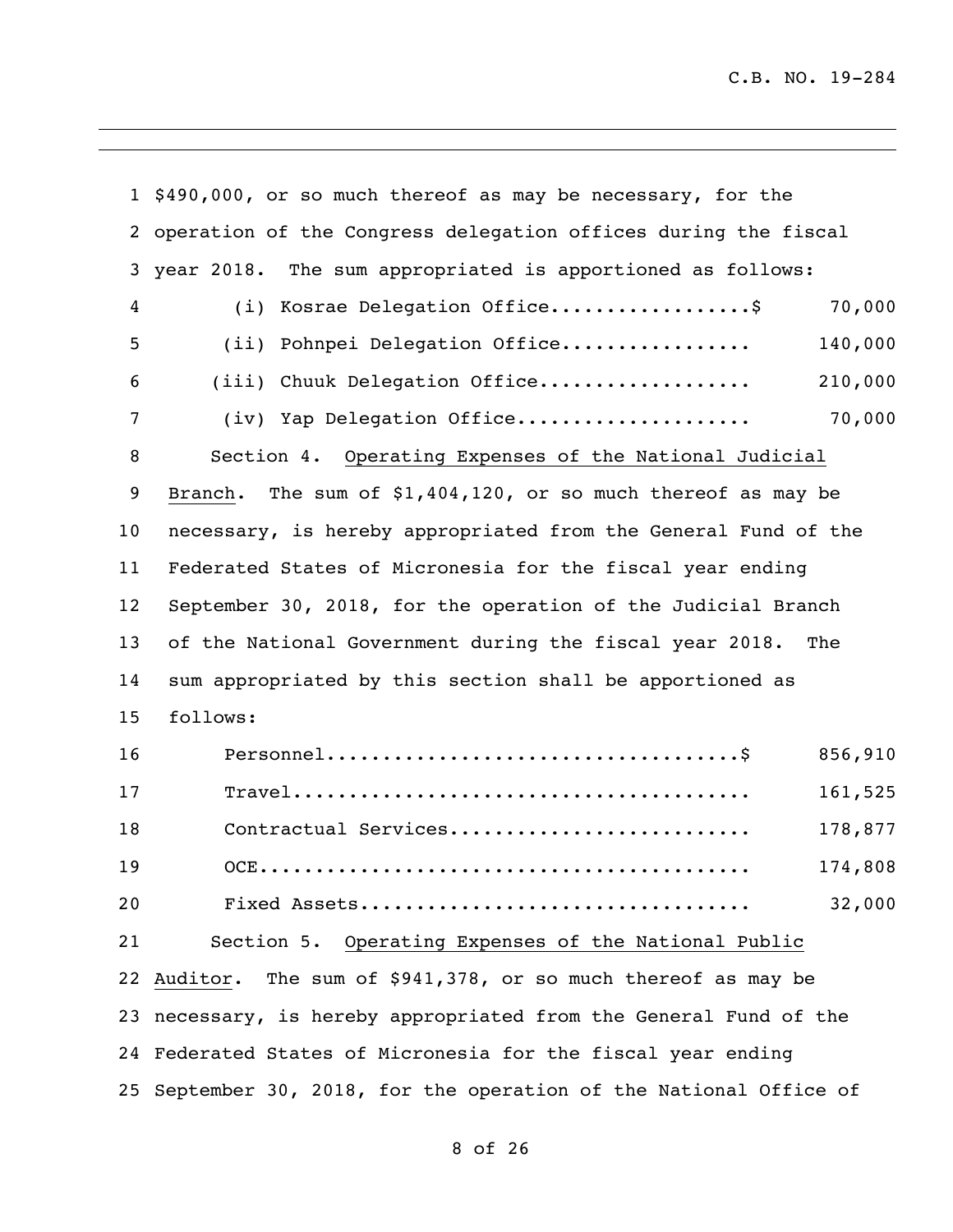|    | 1 the Public Auditor and for the National Public Auditor's Chuuk   |  |
|----|--------------------------------------------------------------------|--|
|    | 2 Office. The sum appropriated by this section shall be            |  |
| 3  | apportioned as follows:                                            |  |
| 4  | 642,813                                                            |  |
| 5  | 139,065                                                            |  |
| 6  | 86,000<br>Contractual Services                                     |  |
| 7  | 63,500                                                             |  |
| 8  | 10,000                                                             |  |
| 9  | Section 6. Operating Expenses of Agencies, Boards,                 |  |
| 10 | Authorities, and Commissions of the National Government.           |  |
|    | 11 The sum of \$2,349,380, or so much thereof as may be necessary, |  |
|    | 12 is hereby appropriated from the General Fund of the Federated   |  |
|    | 13 States of Micronesia for the fiscal year ending September 30,   |  |
|    | 14 2018, for the operation of the following boards, commissions    |  |
|    | 15 and agencies during the fiscal year 2018. The sum appropriated  |  |
|    | 16 by this section shall be apportioned as follows:                |  |
| 17 | (1) National Oceanic Resource Management Authority                 |  |
| 18 | $(NORMAL)$ .                                                       |  |
|    | 19 \$864,918, or so much thereof as may be necessary, for the      |  |
|    | 20 operation of NORMA for the fiscal year 2018. The sum            |  |
|    | 21 appropriated herein shall be apportioned as follows:            |  |
| 22 | 369,836                                                            |  |
| 23 | 268,320                                                            |  |
| 24 | Contractual Services<br>115,750                                    |  |
| 25 | 76,012                                                             |  |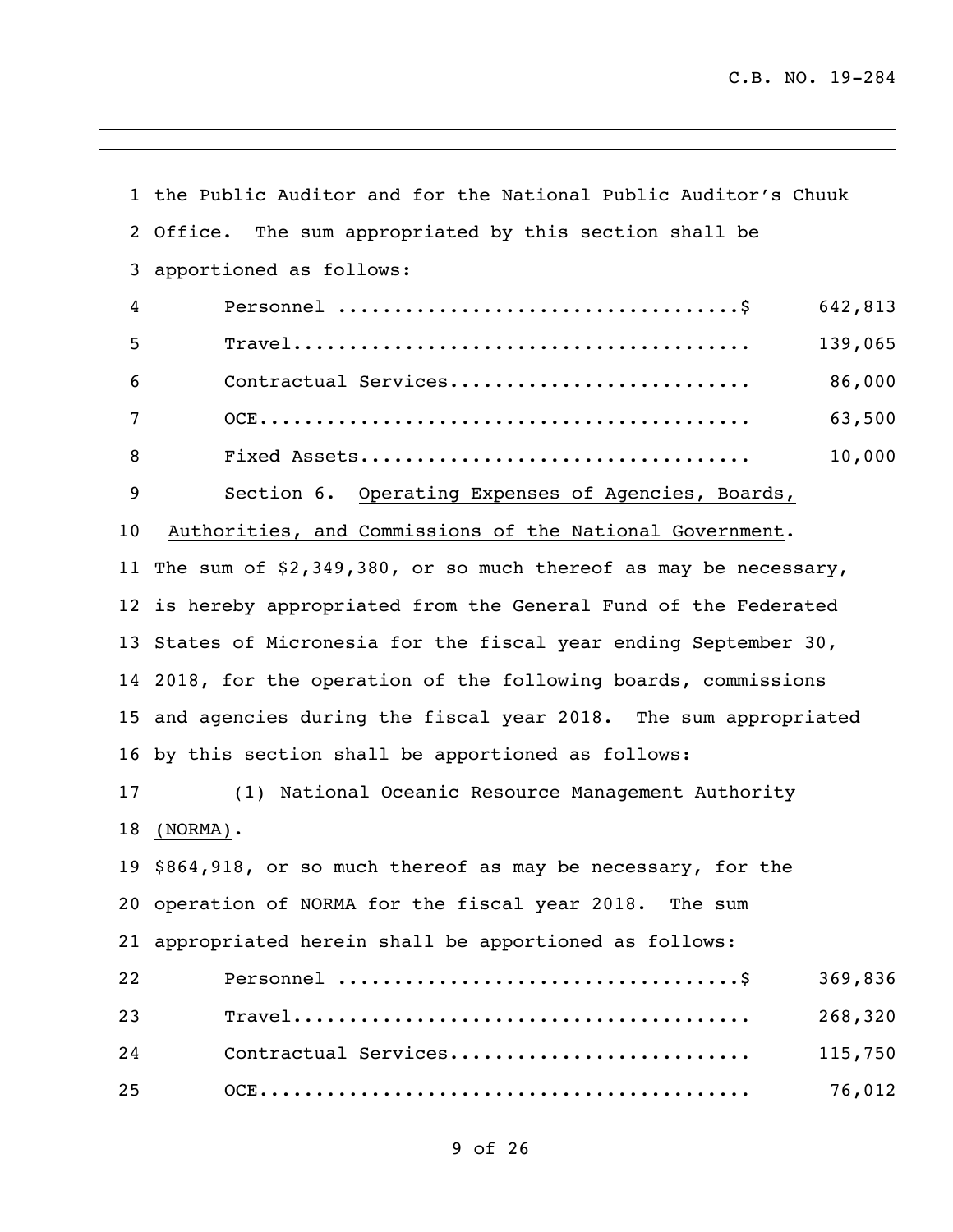| $\mathbf{1}$   | 35,000                                                           |  |
|----------------|------------------------------------------------------------------|--|
| $\overline{2}$ | (2) Board of Regents (COM-FSM).                                  |  |
| 3              | \$115,000, or so much thereof as may be necessary, for the       |  |
| 4              | operation of the Board of Regents, COM-FSM during the fiscal     |  |
| 5              | year 2018. The sum appropriated herein shall be apportioned as   |  |
| 6              | follows:                                                         |  |
| 7              | $-0-$                                                            |  |
| 8              | $-0-$                                                            |  |
| 9              | Contractual Services<br>$-0-$                                    |  |
| 10             | 115,000                                                          |  |
| 11             | $-0-$                                                            |  |
| 12             | (3) FSM Banking Board.                                           |  |
| 13             | \$210,298, or so much thereof as may be necessary, for the       |  |
| 14             | operation of FSM Banking Board during the fiscal year 2018.      |  |
| 15             | The sum appropriated herein shall be apportioned as follows:     |  |
| 16             | 88,273                                                           |  |
| 17             | 79,772                                                           |  |
| 18             | Contractual Services<br>22,225                                   |  |
| 19             | 20,028<br>$OCE \dots \dots$                                      |  |
| 20             | $-0-$                                                            |  |
| 21             | (4) FSM Insurance Board.                                         |  |
|                | 22 \$302,299, or so much thereof as may be necessary, for the    |  |
|                | 23 operation of FSM Insurance Board during the fiscal year 2018. |  |
|                | 24 The sum appropriated herein shall be apportioned as follows:  |  |
| 25             | 118,034                                                          |  |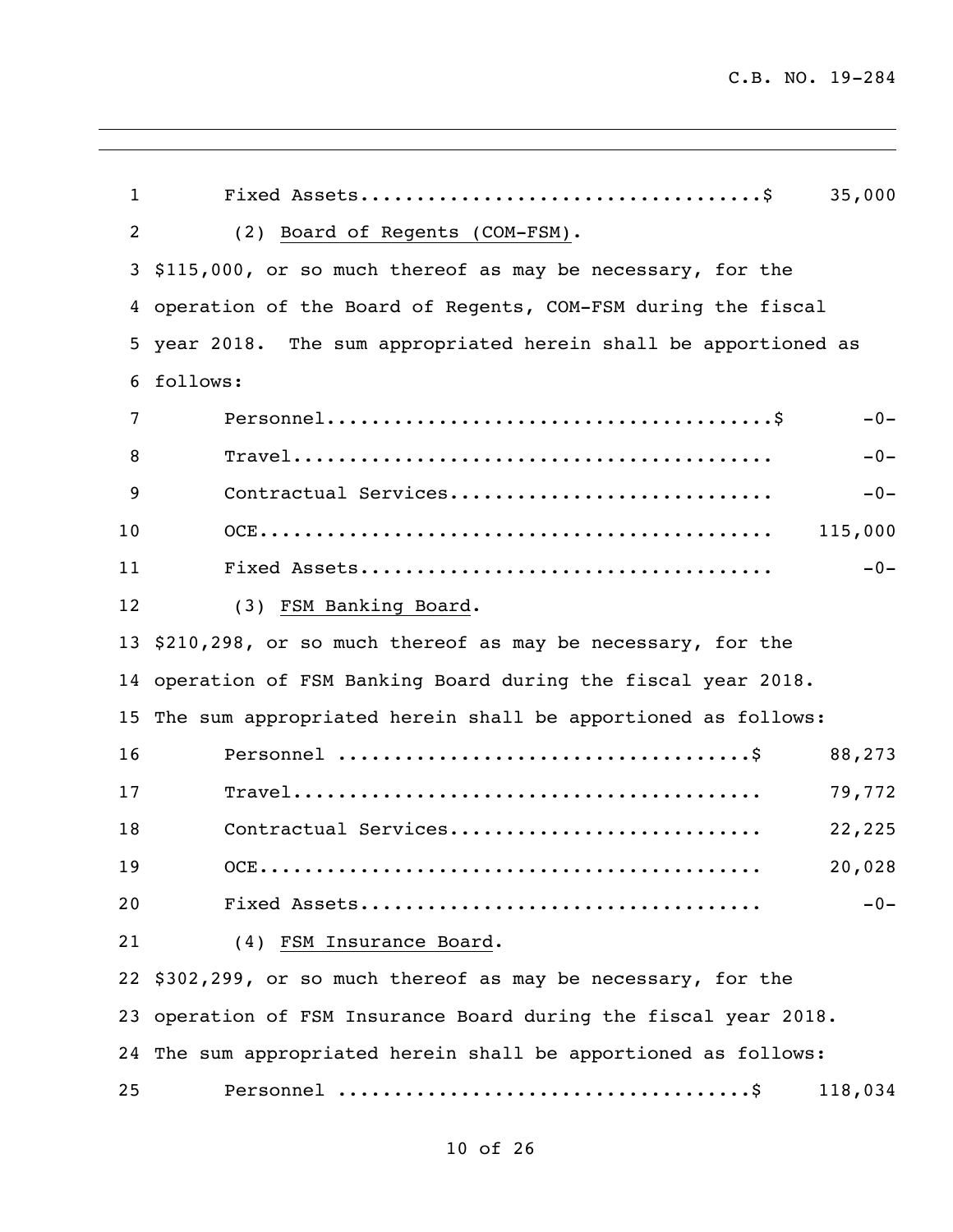Travel..........................................\$ 76,420 Contractual Services............................ 85,255 OCE............................................. 22,590 Fixed Assets.................................... -0- (5) FSM Postal Services. \$856,865, or so much thereof as may be necessary, for the operations of the National Postal Services during the fiscal year 2018. The sum appropriated herein shall be apportioned as follows: Personnel......................................\$ 513,771 Travel.......................................... 65,117 Contractual Services............................ 151,320 OCE............................................. 126,657 Fixed Assets.................................... -0- Section 7. Special Programs. The sum of \$389,544, or so much thereof as may be necessary, is hereby appropriated from the General Fund of the Federated States of Micronesia for the fiscal year ending September 30, 2018, for the following special programs during fiscal year 2018. The sum appropriated by this section shall be apportioned as follows: (1) National Election Office. \$389,544, or so much thereof as may be necessary, for the operation of National Election Office during the fiscal year 2018. The sum appropriated herein shall be apportioned as follows: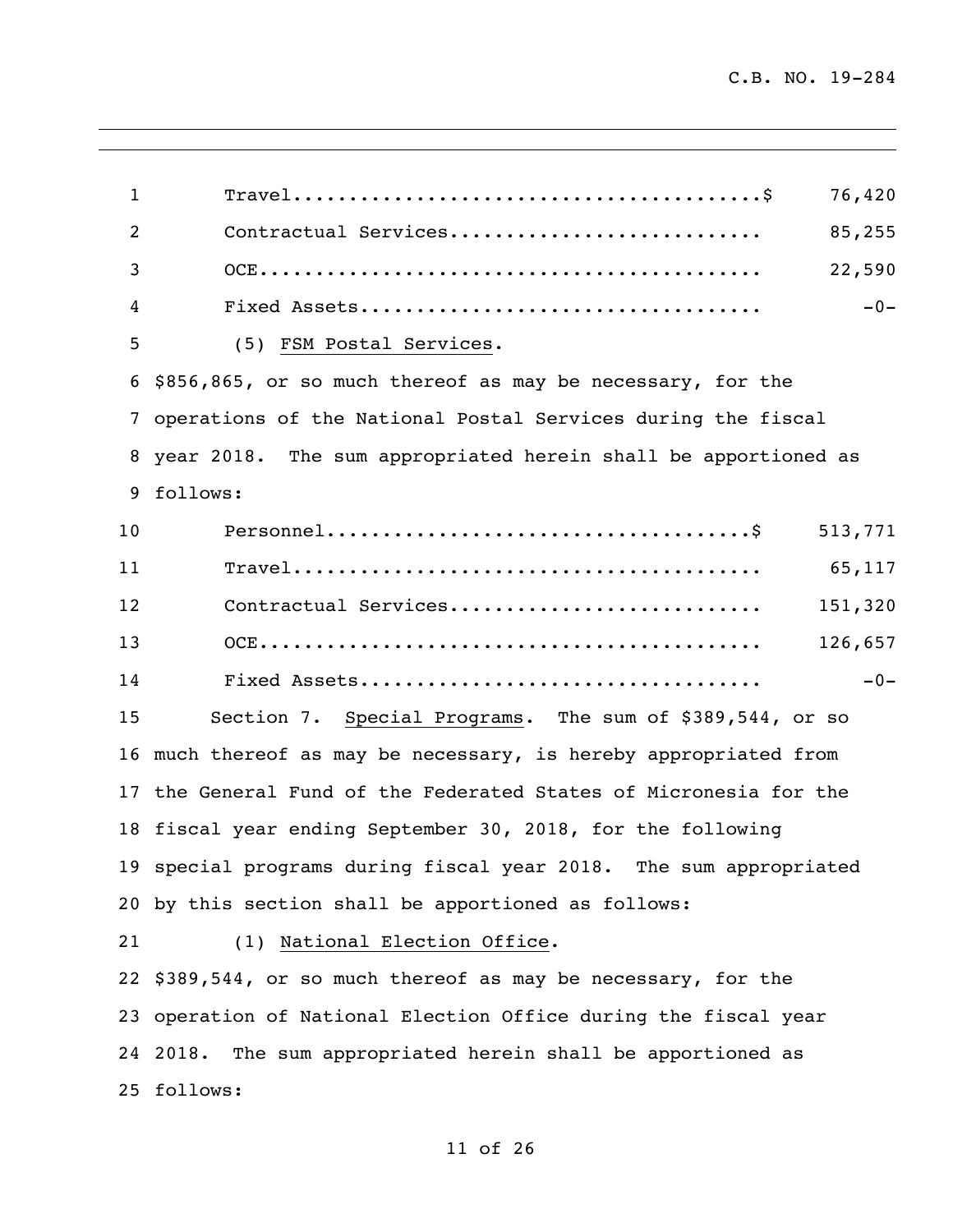|                                                                     | 235,090                                                 |
|---------------------------------------------------------------------|---------------------------------------------------------|
|                                                                     | 17,637                                                  |
| Contractual Services                                                | 54,017                                                  |
|                                                                     | 82,205                                                  |
| Fixed Assets                                                        | 595                                                     |
|                                                                     |                                                         |
| of \$10,144,670, or so much thereof as may be necessary, is<br>7    |                                                         |
| hereby appropriated from the General Fund of the Federated<br>8     |                                                         |
| States of Micronesia for the fiscal year ending September 30,<br>9  |                                                         |
| 2018, for the following grants, subsidies and contributions<br>10   |                                                         |
| during fiscal year 2018. The sum appropriated by this section<br>11 |                                                         |
| shall be apportioned as follows:<br>12                              |                                                         |
| (1) Office of the President.                                        |                                                         |
| Implementation of JCRP\$<br>(a)                                     | 200,000                                                 |
| Asia-Pacific Broadcasting Dev<br>(b)                                | 4,500                                                   |
| Asia-Pacific Broadcasting Union<br>(C)                              | 800                                                     |
| Pacific Island News Association.<br>(d)                             | 350                                                     |
| Asia Pacific Investment<br>(e)                                      | 250                                                     |
| 19<br>(f) Former President's allowance                              | 50,000                                                  |
| (2) Department of Foreign Affairs.                                  |                                                         |
| (a) Pacific Is. Forum Secretariat                                   | 46,000                                                  |
| (b) Secretariat of the Pacific                                      |                                                         |
| Community (SPC)                                                     | 56,000                                                  |
| (c) UN Economic and Social Commission                               |                                                         |
| for Asia and the Pacific (ESCAP)                                    | 5,000                                                   |
|                                                                     | Section 8. Grants, Subsidies and Contributions. The sum |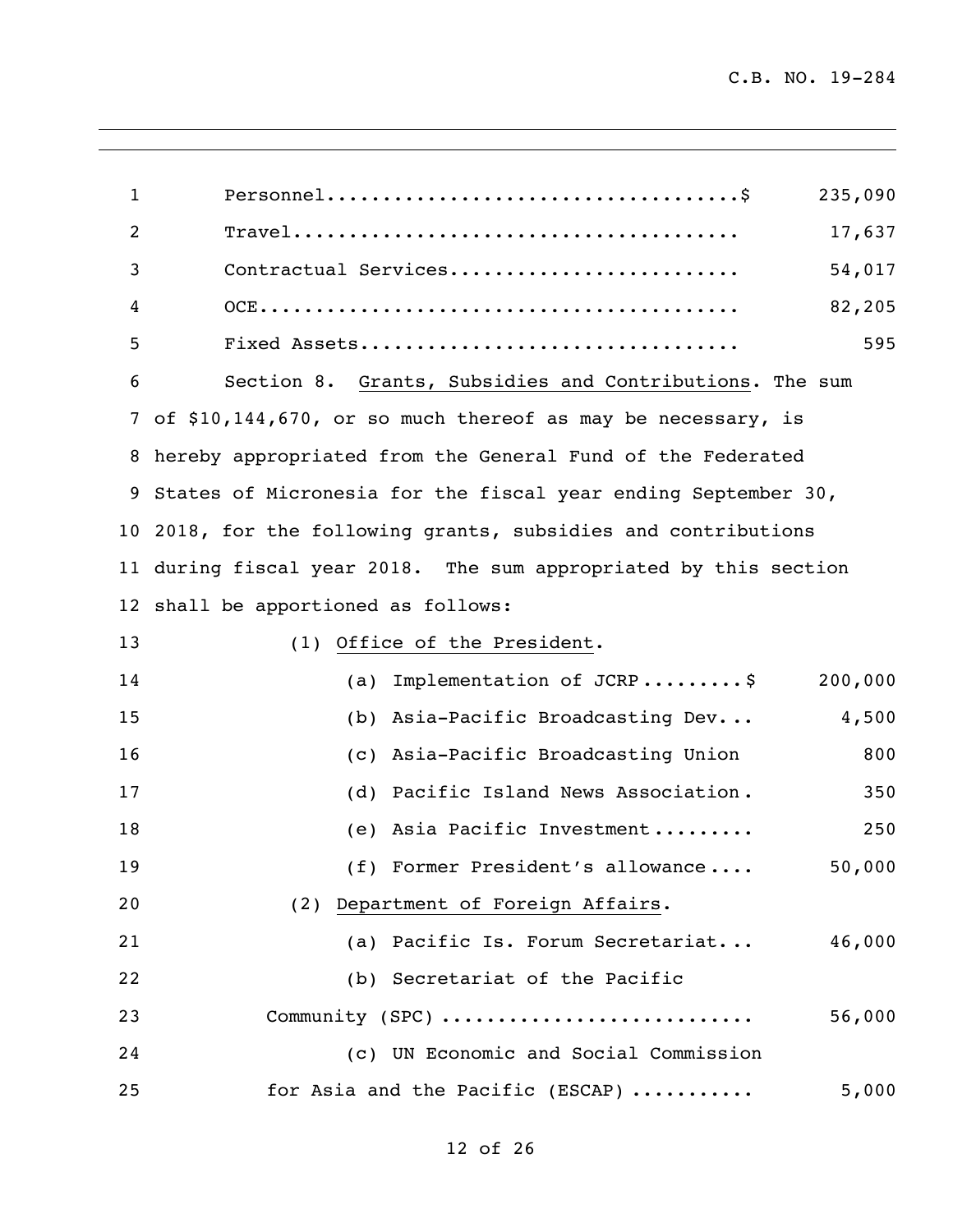| $\mathbf{1}$   | (d) UN Membership Fee and related                             |         |
|----------------|---------------------------------------------------------------|---------|
| $\overline{c}$ | contributions to UN bodies and agencies  \$                   | 50,000  |
| 3              | East West Center<br>(e)                                       | 5,000   |
| 4              | Cotonou Membership Fee (ACP)<br>(f)                           | 15,000  |
| 5              | SPC Office Rental<br>(q)                                      | 29,670  |
| 6              | SIS Program<br>(h)                                            | 10,000  |
| 7              | $(i)$ IOM Membership Fee                                      | 500     |
| 8              | Department of Finance and Administration.<br>(3)              |         |
| 9              | (a) ADB, IMF & Budget, Finance                                |         |
| 10             | Consultations                                                 | 25,000  |
| 11             | (b) Macro Economist Advisor                                   | 200,000 |
| 12             | CTA-OCO Membership Fee<br>(C)                                 | 14,024  |
| 13             | Maintenance Fee for FMIS<br>(d)                               | 55,000  |
| 14             | $PITA - CTA \ldots \ldots \ldots \ldots \ldots \ldots$<br>(e) | 9,000   |
| 15             | Global Forum<br>(f)                                           | 26,000  |
| 16             | (g) PFTAC membership fee                                      | 20,000  |
| 17             | Department of Resources and Development.<br>(4)               |         |
| 18             | (a) Pacific Islands Development Program                       | 15,000  |
| 19             | (b) Forum Fisheries                                           | 38,918  |
| 20             | (c) Pacific Asian Travel Association                          | 5,000   |
| 21             | (d) United Nations Development Program                        | 30,000  |
| 22             | (e) Micronesian Challenge                                     |         |
| 23             | Endowment Fund                                                | 50,000  |
| 24             | $(f)$ FAO                                                     | 4,800   |
| 25             | (h) Western Forestry Leadership                               |         |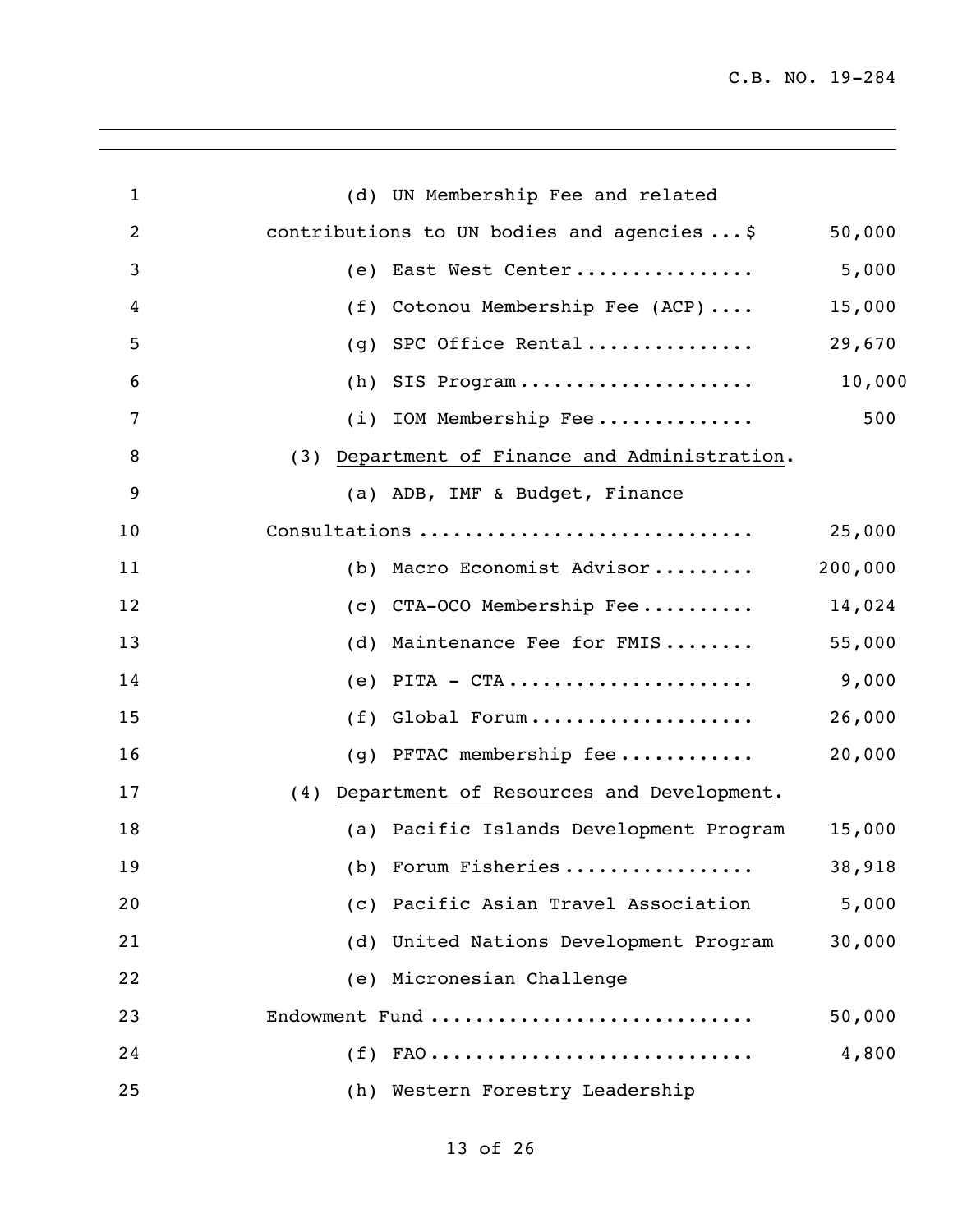| Coalition (WFLC) \$                          | \$530   |
|----------------------------------------------|---------|
| SPC Matching Fund<br>(i)                     | 60,000  |
| Micronesian Challenge<br>(i)                 | 10,000  |
| Micronesian Cruise Asso<br>(k)               | 2,500   |
| South Pacific Tourism Org<br>(1)             | 15,000  |
| International Animal Health<br>(m)           |         |
| Organization (OIE)                           | 23,000  |
| (n)                                          | 250     |
| Micronesia Trade Committee<br>(0)            | 30,000  |
| Convention on Biological Diversity<br>(p)    | 1,000   |
| International Fund for<br>(q)                |         |
| Agriculture Development                      | 500     |
| (5) Department of Health and Social Affairs. |         |
| (a) National Board of Nursing &              |         |
| Medical Licensing                            | 50,000  |
| $(b)$ FSM Red Cross                          | 110,000 |
| (c) National Therapeutic and Standards       |         |
| Committee                                    | 78,200  |
| (d) UN Fund for Population                   |         |
| Activity (UNFPA)                             | 3,000   |
| (e) World Health Organization (WHO).         | 4,650   |
| (f) Pacific Islands Health Officers          |         |
| Association (PIHOA)                          | 20,000  |
| Association of Territorial<br>(q)            |         |
| Health Organization                          | 4,000   |
|                                              |         |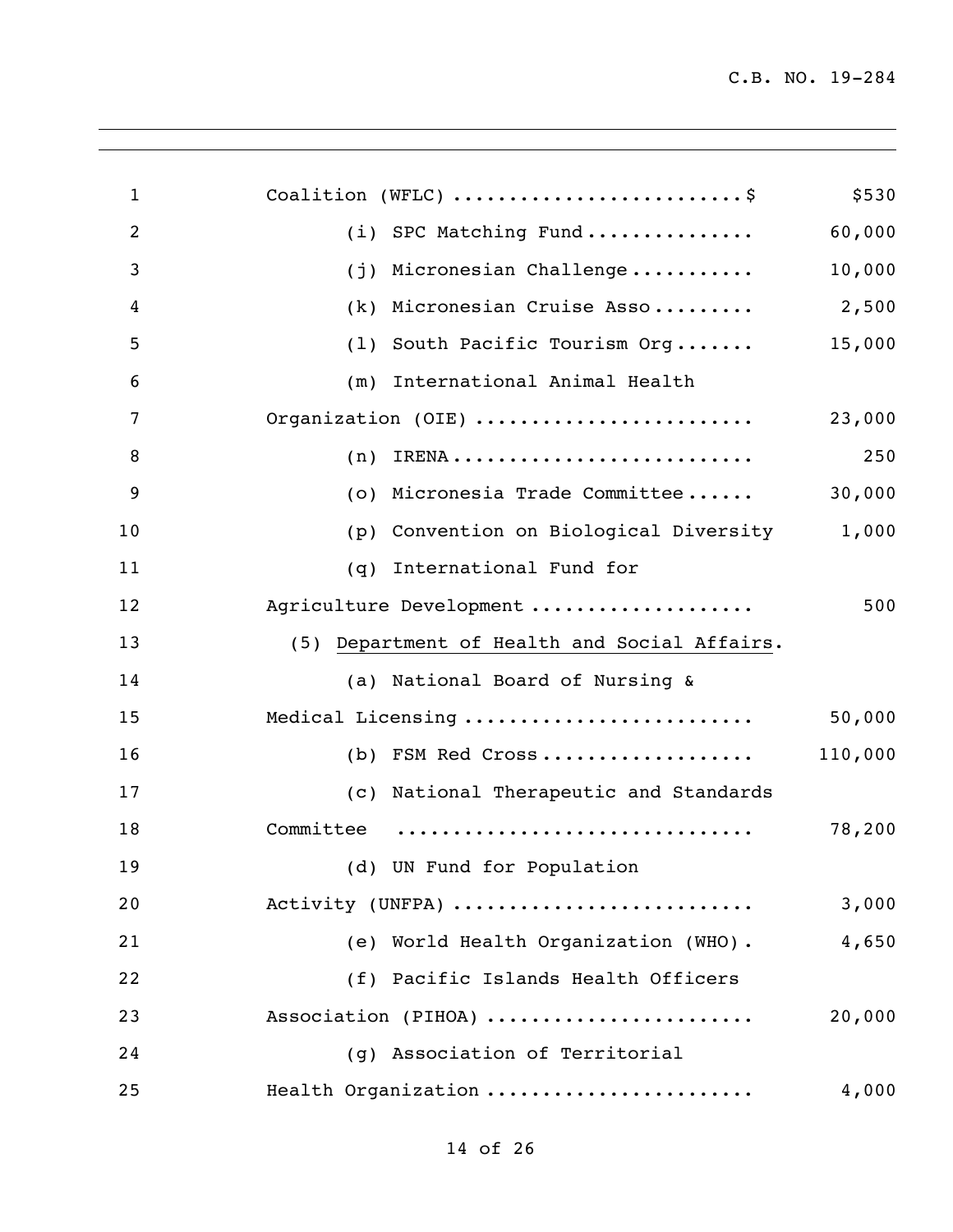| $\mathbf{1}$ | (h) UNCEF (Vaccines) \$                 | 50,000  |
|--------------|-----------------------------------------|---------|
| 2            | (i) FSM Women (CEDAW) $\ldots$ 1,000    |         |
| 3            | (6) Department of Education.            |         |
| 4            | (a) Aid for Non-Public School $600,000$ |         |
| 5            | (b) Financial Assistance to FSM         |         |
| 6            | Students Attending CMI                  | 40,000  |
| 7            | (c) Financial Assistance to FSM         |         |
| 8            | Students Attending PCC                  | 150,000 |
| 9            | (d) National Close-up Local Program.    | 75,000  |
| 10           | (e) National Scholarship Fund 3,000,000 |         |
| 11           | (f) National Merit Scholarship 275,000  |         |
| 12           | (7) Department of Transportation,       |         |
| 13           | Communication and Infrastructure.       |         |
| 14           | (a) Energy (FSM utilities)  615,745     |         |
| 15           | (b) Asia Pacific Telecommunity (APT)    | 11,000  |
| 16           | (c) International Telecommunications    |         |
| 17           | Union (ITU)                             | 104,163 |
| 18           | (d) International Civil Aviation        |         |
| 19           | Organization                            | 91,531  |
| 20           | (e) Micronesian Shipping Comm           | 25,000  |
| 21           | International Maritime Org<br>(f)       | 5,649   |
| 22           | (8) Department of Justice.              |         |
| 23           | (a) DOJ Fuel Subsidy                    | 200,000 |
| 24           | (b) Kosrae JLEA                         | 30,000  |
| 25           | (c) Pohnpei JLEA                        | 50,000  |
|              |                                         |         |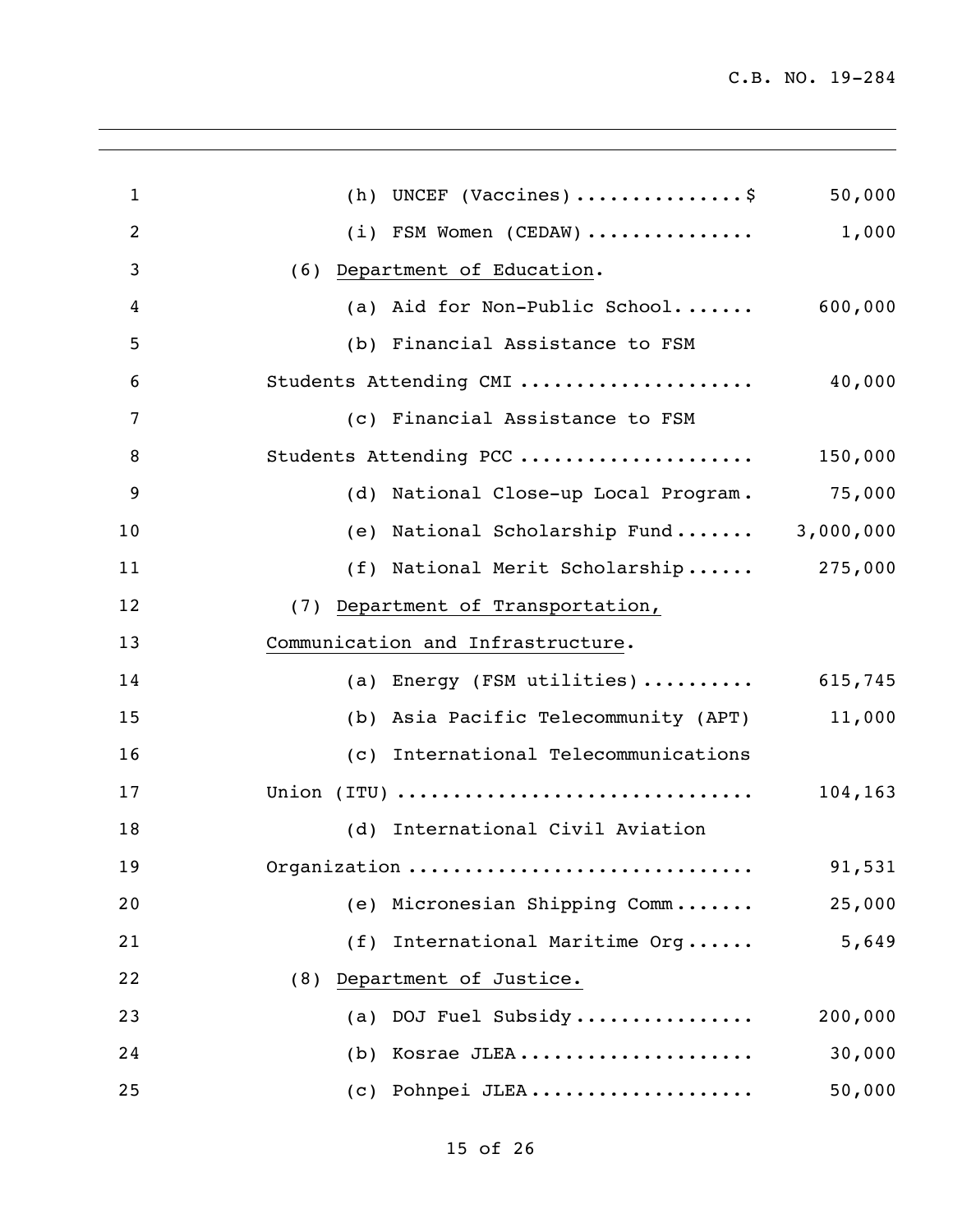| $\mathbf{1}$   |     | (d) Chuuk JLEA\$                                     | 50,000  |
|----------------|-----|------------------------------------------------------|---------|
| $\overline{2}$ | (e) | Yap JLEA                                             | 30,000  |
| $\mathbf{3}$   | (f) | Police Academy                                       | 200,000 |
| 4              | (q) | Settlement or court judgment                         | 200,000 |
| 5              |     | (h) Org for the Prohibition of Chemical              |         |
| 6              |     | Weapons (OPCW) fee and arrears                       | 7,962   |
| 7              |     | (i) WIPO fee and arrears                             | 33,966  |
| 8              |     | $(j)$ CTBT fee arrears                               | 13,438  |
| 9              |     | $(9)$ Office of E.E.M.                               |         |
| 10             |     | (a) UNEP                                             | 835     |
| 11             |     | (b) UN Framework Convention (UNFCC).                 | 325     |
| 12             |     | (c) UN Convention to Combat                          |         |
| 13             |     | Desertification                                      | 195     |
| 14             |     | (d) Secretariat of the Pacific                       |         |
| 15             |     | Region Environment Program                           | 10,768  |
| 16             |     | (e) Waigani Convention                               | 1,190   |
| 17             |     | (f) SPREP Noumea Convention                          | 1,764   |
| 18             |     | (g) Earth Day Activities                             | 15,000  |
| 19             |     | (h) $6^{th}$ Bi-Annual Environment Conference 20,000 |         |
| 20             |     | (j) FSM FEMA Disaster matching                       | 200,000 |
| 21             |     | (k) Basel Convention                                 | 501     |
| 22             |     | (1) Kyoto Protocol                                   | 409     |
| 23             |     | (m) WMO Membership (current fee and                  |         |
| 24             |     | prior years obligations                              | 250,000 |
| 25             |     | (10) Office of NACHP.                                |         |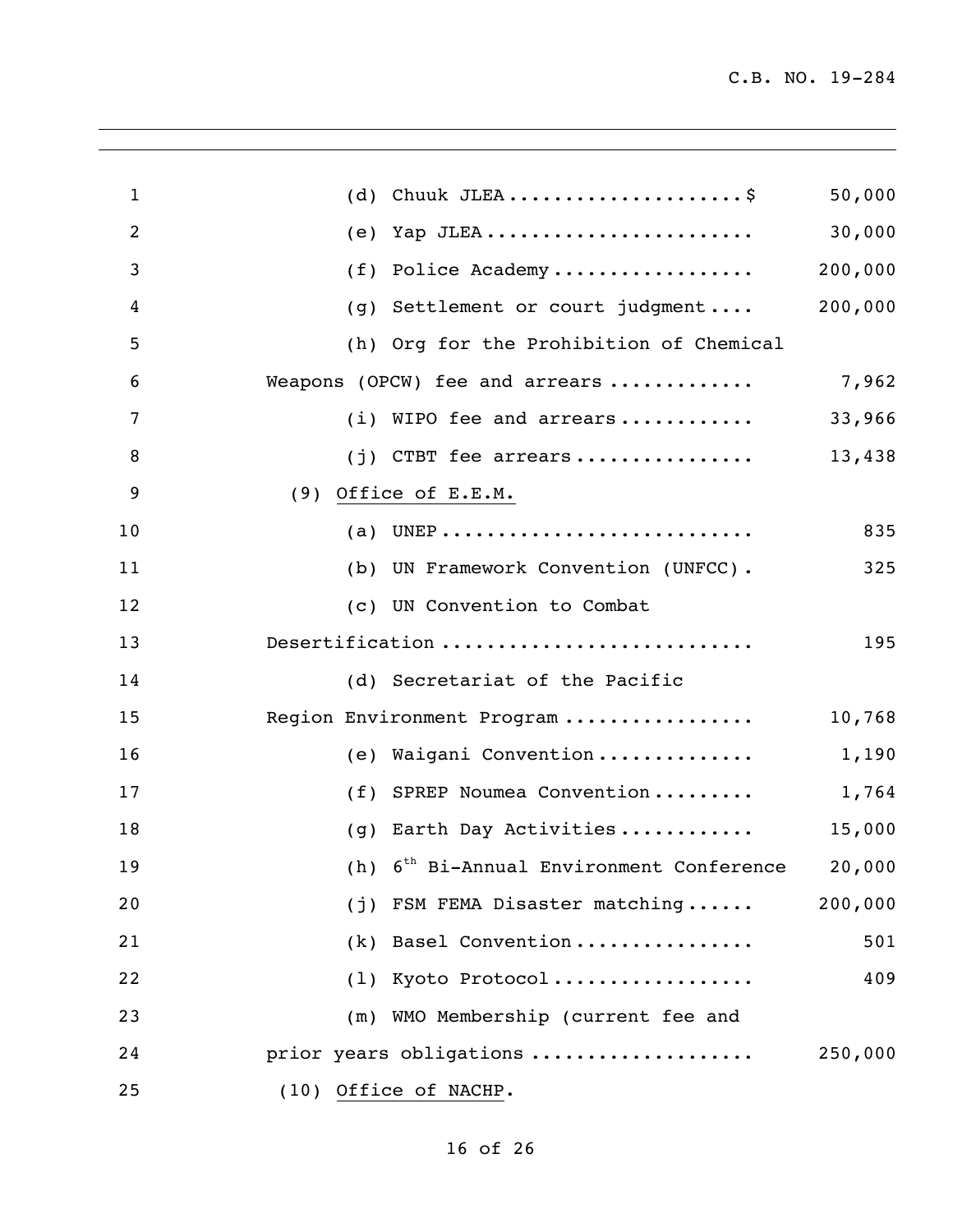| $\mathbf{1}$   |     | (a) Participation under UNESCO (prior                          |         |
|----------------|-----|----------------------------------------------------------------|---------|
| $\overline{2}$ |     | years obligations \$                                           | 82,000  |
| 3              |     | (b) UNESCO membership fee                                      | 4,000   |
| 4              |     | $(c)$ NCSHPO                                                   | 2,760   |
| 5              |     | $(d)$ PARBICA                                                  | 100     |
| 6              |     | $(e)$ PIALA                                                    | 100     |
| 7              |     | $(f)$ WHC                                                      | 54      |
| 8              |     | (g) Library fee                                                | 50      |
| 9              |     | (11) Other Grants, Subsidies and Contributions.                |         |
|                |     |                                                                |         |
| 10             |     | (a) Kosrae Judiciary Subsidy                                   | 35,000  |
| 11             |     | (b) Pohnpei Judiciary Subsidy                                  | 55,000  |
| 12             |     | (c) Chuuk Judiciary Subsidy                                    | 55,000  |
| 13             |     | (d) Yap Judiciary Subsidy                                      | 35,000  |
| 14             |     | (e) Micronesian Legal Services                                 |         |
| 15             |     | Corporation                                                    | 250,000 |
| 16             |     | (f) NORMA-WCPFC membership fee                                 | 108,505 |
| 17             | (q) | Recruitment & repatriation                                     | 223,218 |
| 18             |     | (h) Staff housing                                              | 510,000 |
| 19             |     | (i) Independence Day activities                                | 50,000  |
| 20             | (i) | COM Treaty obligations                                         | 25,000  |
| 21             | (k) | MiCare subsidy                                                 | 200,000 |
| 22             | (1) | FY2017 Single Audit                                            | 460,000 |
| 23             | (m) | MLFC Loan Payment                                              | 260,000 |
| 24             |     | Section 9. Capital and Human Resources Development.            |         |
| 25             |     | The sum of 25,688,677, or so much thereof as may be necessary, |         |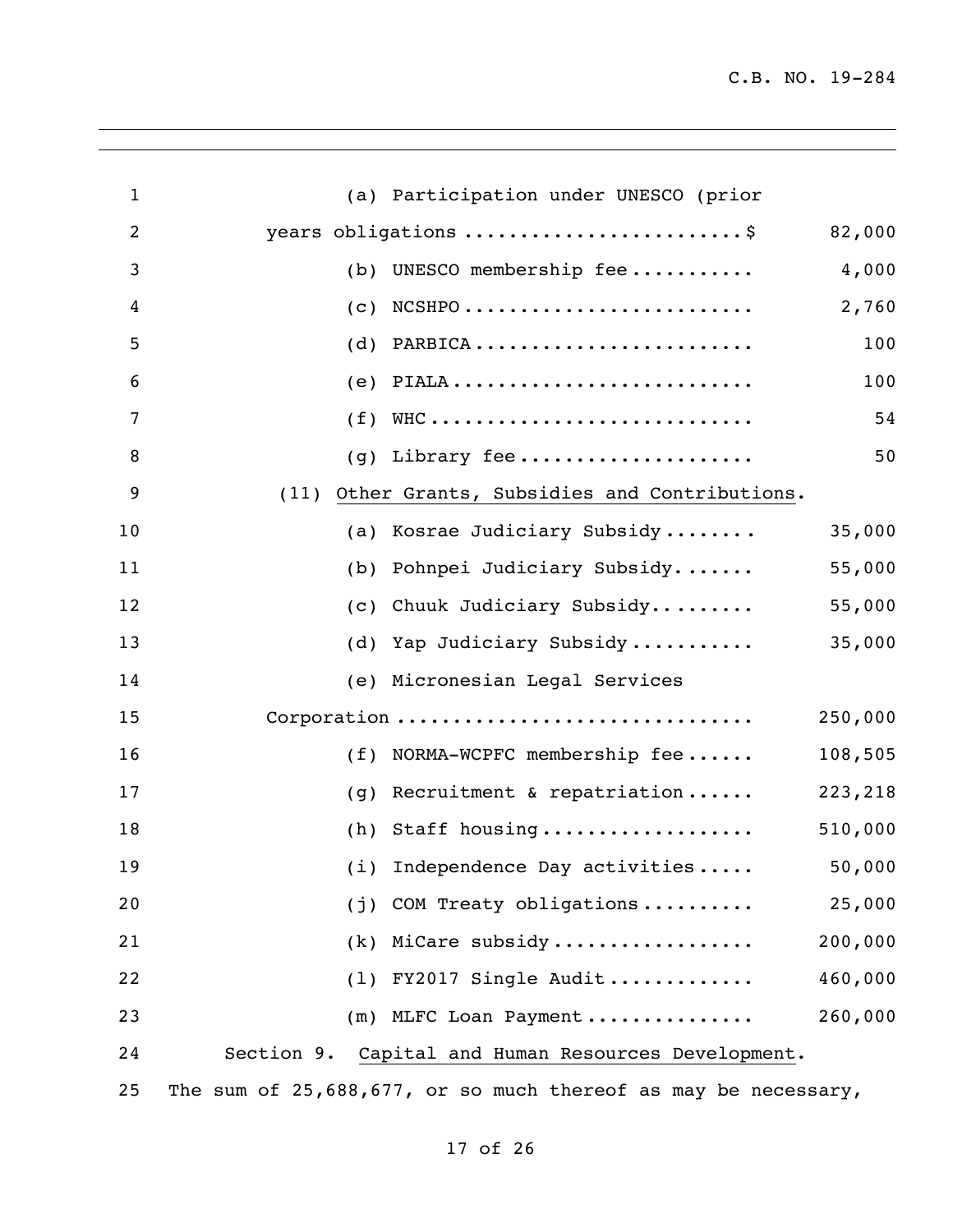| $\mathbf{1}$      | is hereby appropriated from the General Fund of the Federated  |
|-------------------|----------------------------------------------------------------|
| $\overline{2}$    | States of Micronesia for the fiscal year ending September 30,  |
| 3                 | 2018, for the following capital improvements, development      |
| 4                 | programs, and projects and human resources development. Of     |
| 5                 | the total amount of funds appropriated herein, \$1,000,000,    |
| 6                 | shall be deemed to come from funds available under the amended |
| 7                 | Compact from education sector; 1,246,022Supplemental Education |
| 8                 | Grant; and \$4,252,250, shall be deemed to come from funds     |
| 9                 | available under the amended Compact infrastructure maintenance |
| 10                | funds (arrears). The sum appropriated by this section shall    |
| 11                | be apportioned as follows:                                     |
| $12 \overline{ }$ | (1) College of Micronesia - FSM.                               |
| 13                | (a) COM-FSM - operation\$ 3,800,000                            |
| 14                | (b) FSM Fisheries and Maritime                                 |
| 15                | 833,915                                                        |
| 16                | 689,948<br>(c) Supplemental Education Grant                    |
| 17                | (d) FY18 IDP Budget (Faculty Improvement                       |
| 18                | 4,252<br>Compact Budget)                                       |
| 19                | (2) Department of Finance & Administration.                    |
| 20                | 100,000<br>(a) FSM Warehouse lease                             |
| 21                | 25,000<br>(b) PCD Awareness & Training                         |
| 22                | (3) Department of Resources & Development.                     |
| 23                | (a) FSM Association of Chamber of                              |
| 24                | Commerce/Support to COC<br>67,000                              |
| 25                | $(b)$ SNLC<br>60,000                                           |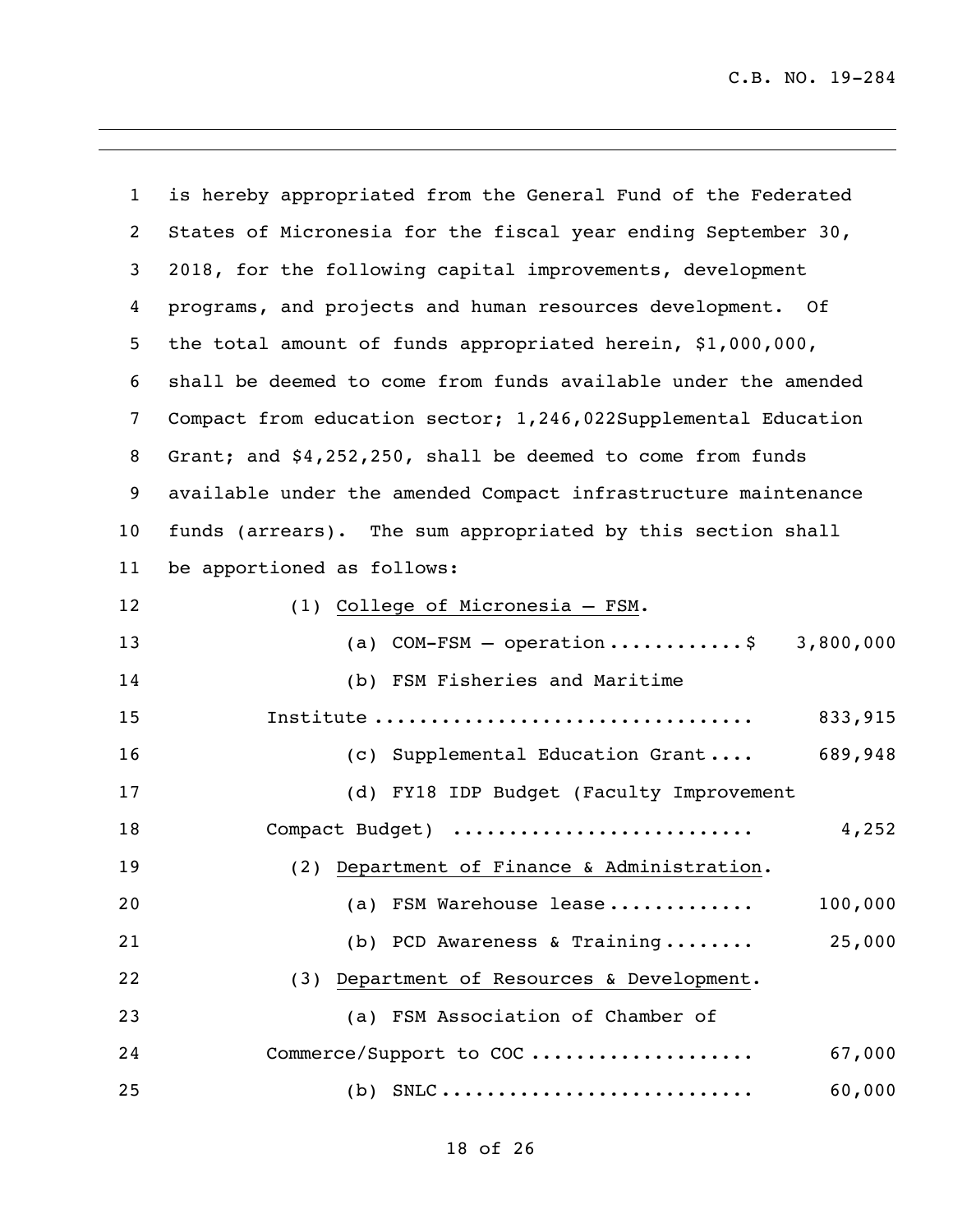| $\mathbf{1}$ | (c) FSM Tourism Devt Framework\$<br>400,000              |
|--------------|----------------------------------------------------------|
| 2            | (d) Food security production (food                       |
| 3            | 300,000<br>security and coconut rehabilitation Phase III |
| 4            | (e) Yap State, provided that, \$120,000 of               |
| 5            | \$500,000 is earmarked for Yap Destination               |
| 6            | Marketing Plan project<br>400,000                        |
| 7            | 400,000<br>(f) Kosrae State                              |
| 8            | 400,000<br>Pohnpei State<br>(q)                          |
| 9            | 400,000<br>Chuuk State<br>(h)                            |
| 10           | 40 <sup>th</sup> session of IFAD<br>8,827<br>(i)         |
| 11           | (j) National Coastal Fisheries Monitoring                |
| 12           | Team and ongoing monitoring program to access            |
| 13           | Impacts of CEAFM Program & Climate change<br>16,325      |
| 14           | (k) Strengthening organization, planning                 |
| 15           | management and accountability capacity of                |
| 16           | national and state private sector                        |
| 17           | organization in FSM<br>42,319                            |
| 18           | (1) National Trade & Investment Portal<br>51,250         |
| 19           | 80,000<br>$(m)$ R&D conference                           |
| 20           | 70,000<br>Implementation of Nagoya Protocol<br>(n)       |
| 21           | (o) Development of IPR regime<br>89,000                  |
| 22           | Computing facility upgrade<br>38,270<br>(p)              |
| 23           | 2018-2019 HIES<br>261,347<br>(q)                         |
| 24           | $(r)$ 2020 CPH<br>18,331                                 |
| 25           | (s) Enhancing private sector competitiveness-            |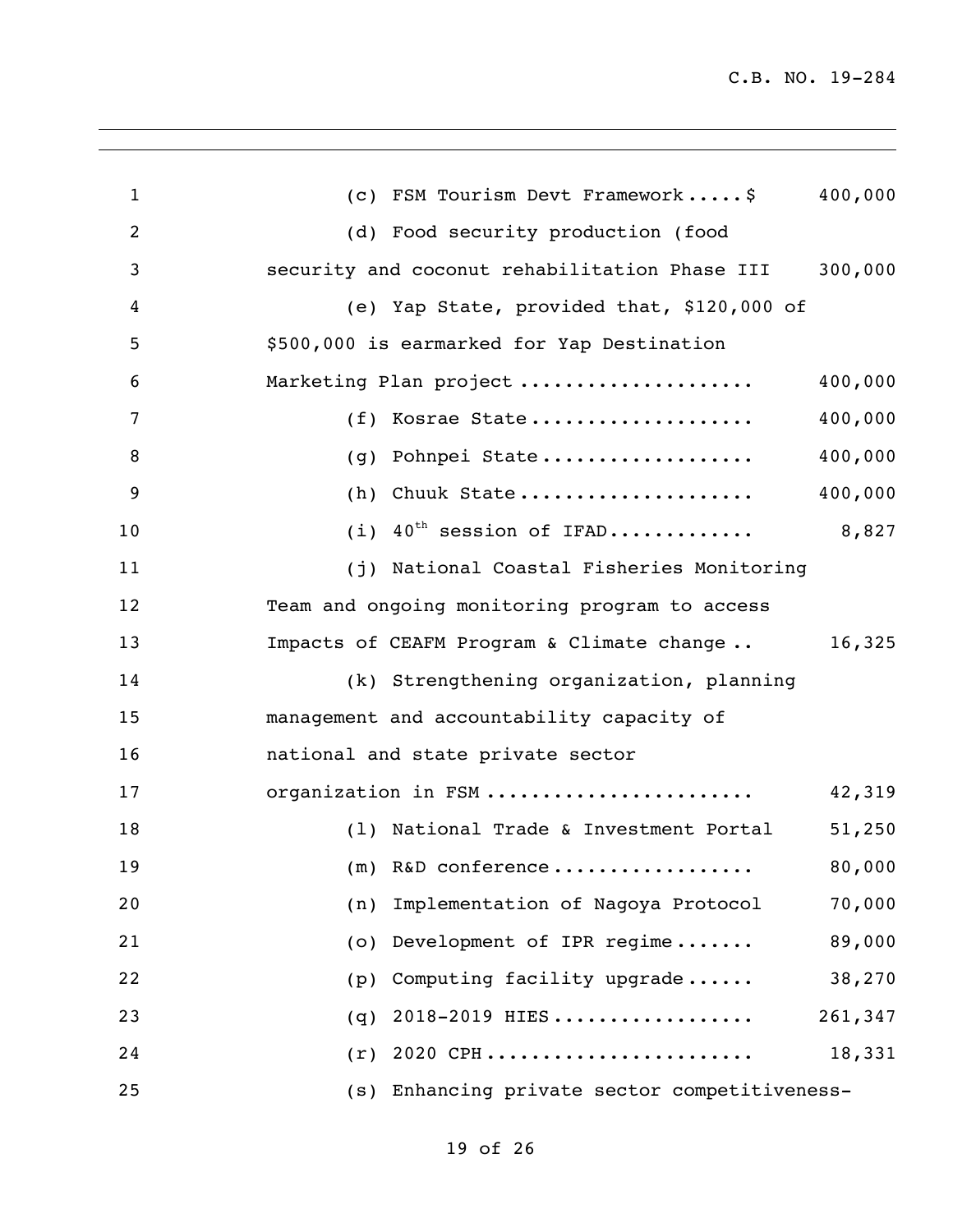| $\mathbf{1}$   | production of high quality import substitutes    |
|----------------|--------------------------------------------------|
| $\overline{2}$ | & value added \$<br>92,000                       |
| 3              | (t) Enhancing private sector                     |
| 4              | competitiveness- supporting business &           |
| 5              | 92,000<br>products/services upgrading            |
| 6              | (u) Enhancing private sector                     |
| 7              | competitiveness-market and promotion of FSM      |
| 8              | products overseas and integration into           |
| 9              | 22,000<br>regional/global supply chains          |
| 10             | (4) Department of Transportation,                |
| 11             | Communication and Infrastructure.                |
| 12             | (a) FSM National government computer             |
| 13             | network (Internet and Equipment cost for         |
| 14             | centralizing computer services)  277,420         |
| 15             | (b) Woleai Runway Additional work 2,000,000      |
| 16             | Onoun Runway overlay & constr 2,495,000<br>(C)   |
| 17             | 500,000<br>(d) Sapwuafik runway rehab & constr.  |
| 18             | 100,000<br>(e) Mokil runway rehab                |
| 19             | (f) Operation/drydocking of Caroline             |
| 20             | Voyager/Navigator<br>1,500,000                   |
| 21             | (g) FSM Capitol Complex (2-storey                |
| 22             | building office space)<br>1,500,000              |
| 23             | 200,000<br>(h) New warehouse building            |
| 24             | (i) Rehab of all nat'l govt buildings<br>500,000 |
| 25             | 80,000<br>(j) New backup generator               |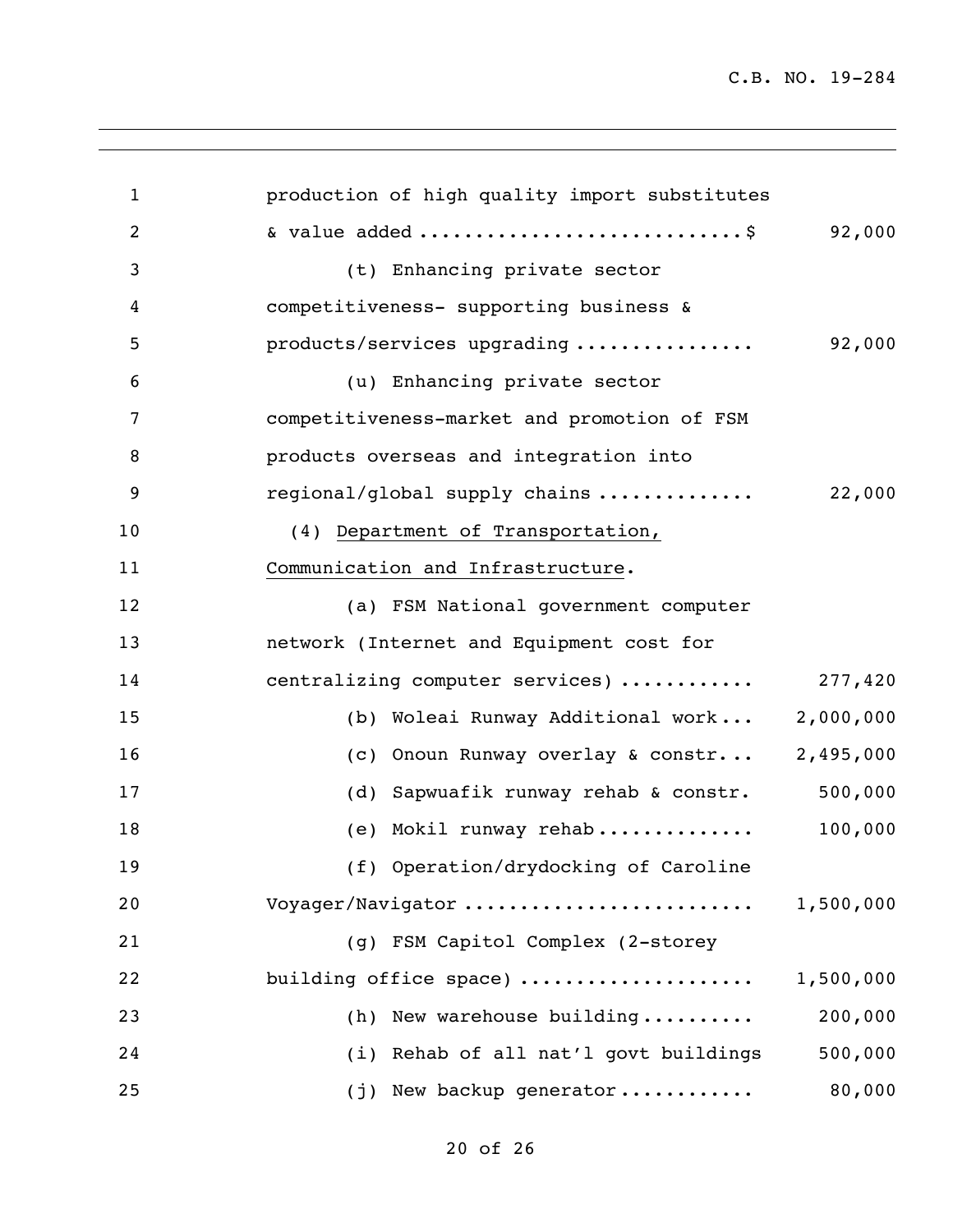| $\mathbf{1}$   | (k) Outstanding inaugural stage \$ 48,179               |         |
|----------------|---------------------------------------------------------|---------|
| $\overline{2}$ | (1) Y12 aircraft-operations budget 1,005,000            |         |
| $\mathfrak{Z}$ | (5) Department of Justice.                              |         |
| $\overline{4}$ | (a) Satellite phone and usage billings 10,000           |         |
| 5              | (b) Anti-human trafficking                              |         |
| 6              | enforcement, campaign and investigation  125,000        |         |
| $\overline{7}$ | (c) Court litigation and/or mediation                   |         |
| 8              | of PII case                                             | 53,000  |
| 9              | (d) Victims/witness shelter & services 300,000          |         |
| 10             | (6) President's Office.                                 |         |
| 11             | (a) FSM Trust Fund 5,000,000                            |         |
| 12             | (b) Implementation of ODA Policy                        | 50,000  |
| 13             | (c) Compact Review Committee 50,000                     |         |
| 14             | (7) National Election.                                  |         |
| 15             | (a) National Election (Voter ID                         |         |
| 16             | Card Project)                                           | 50,000  |
| 17             | (8) Department of Health and Social Affairs.            |         |
| 18             | (a) Health services Special pathologist                 |         |
| 19             | (Histopathology Improvement)                            | 91,000  |
| 20             | (b) FSM Food and Water Lab testing                      | 78,000  |
| 21             | (c) Medical specialist team                             | 200,000 |
| 22             | (d) Doctors for tomorrow: Building                      |         |
| 23             | the Foundation                                          | 250,500 |
| 24             | (e) $MOE - BHWP Med \ldots \ldots \ldots \ldots \ldots$ | 22,200  |
| 25             | (f) Empowering Youth for Future                         | 60,000  |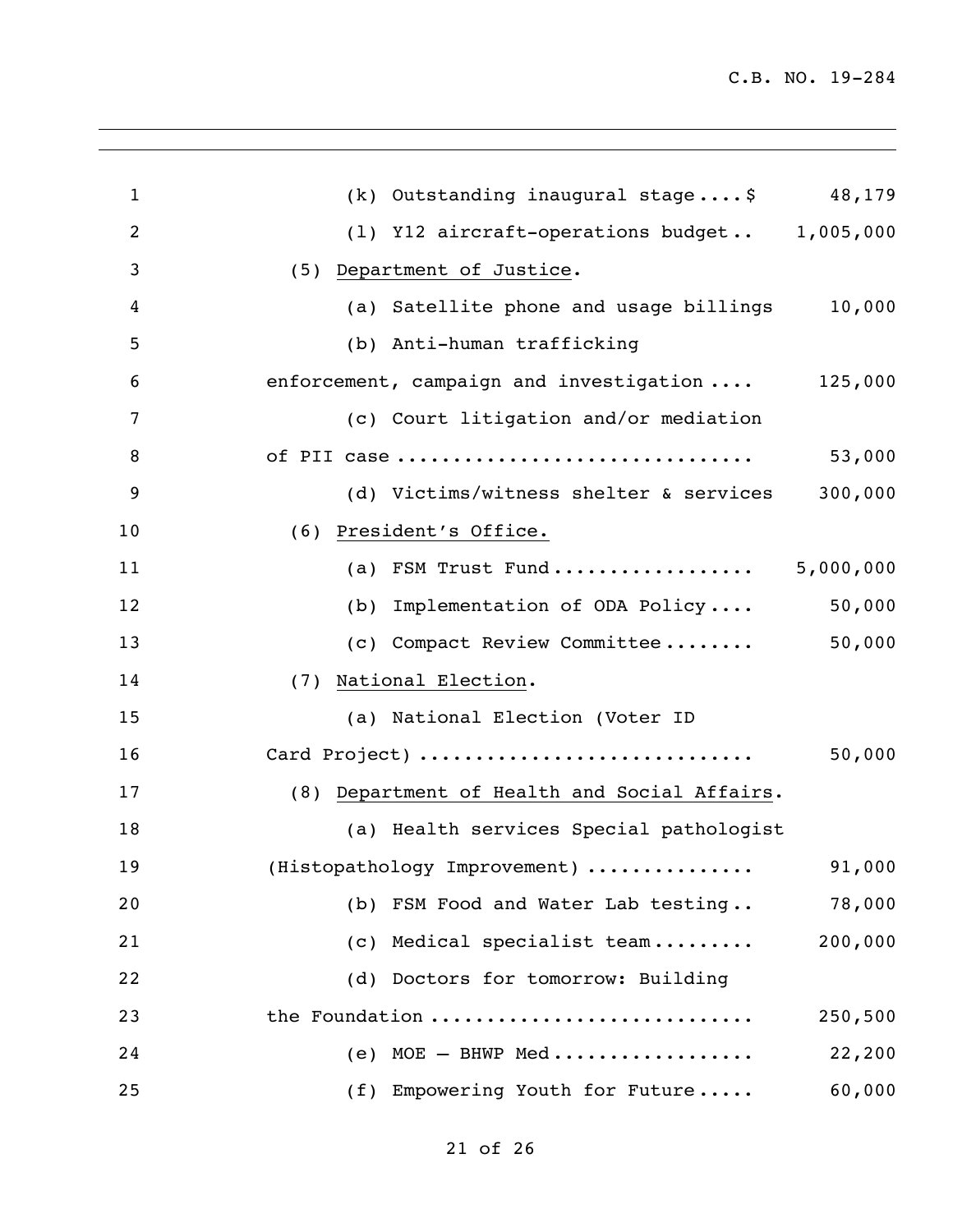| $\mathbf{1}$   | (g) National Vector Surveillance            |         |
|----------------|---------------------------------------------|---------|
| $\overline{c}$ |                                             | 369,750 |
| 3              | (h) Drug testing program                    | 20, 250 |
| 4              | (i) National NGO and civil society          | 50,000  |
| 5              | (9) Department of Education.                |         |
| 6              | (a) Accreditation Project                   | 100,000 |
| 7              | (b) Teachers certification project          | 168,000 |
| 8              | (c) Development of FSM Qualification 82,650 |         |
| 9              | (d) Human Resources Development             |         |
| 10             | in Education                                | 700,694 |
| 11             | (e) Teacher & principal academies (SEG      |         |
| 12             | initiatives)                                | 556,074 |
| 13             | $(10)$ OEEM                                 |         |
| 14             | (a) Hosting of GEF constituency mtg.        | 40,000  |
| 15             | (b) $4^{th}$ Disaster Risk Management &     |         |
| 16             | $6^{th}$ Environment conference platform    | 20,000  |
| 17             | (c) 15,000 gallon water catchment           | 4,250   |
| 18             | (d) Implement the FSM national disaster     |         |
| 19             | response plan (NDRP)                        | 30,000  |
| 20             | (e) Backup generator                        | 40,000  |
| 21             | $(11)$ NORMA                                |         |
| 22             | (a) Capital and human resources             |         |
| 23             | development programs in MCS                 | 55,000  |
| 24             | (b) Commemoration of World Tuna Day.        | 15,000  |
| 25             | (12) FSM Postal Services                    |         |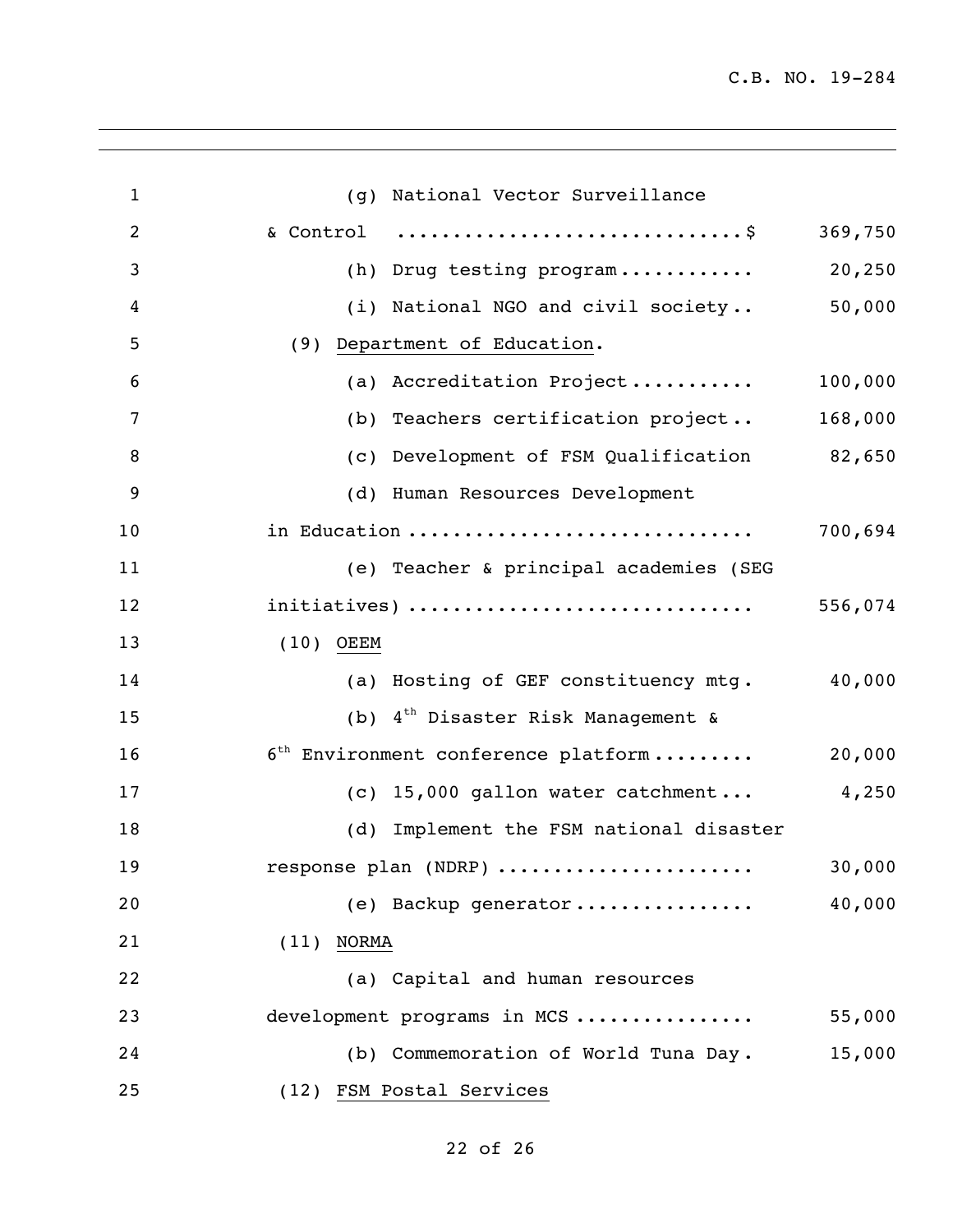| $\mathbf{1}$   | (a) Postal Management & Financial System \$ 80,000                |     |
|----------------|-------------------------------------------------------------------|-----|
| $\overline{2}$ | (13) Office of Public Defender                                    |     |
| 3              | (a) Case Management & Reporting system 217,063                    |     |
| 4              | (b) Know Your Rights Awareness Program 93,137                     |     |
| 5              | Section 10. Employment Ceilings. The maximum number               |     |
|                | 6 of positions for each branch and agency of the National         |     |
| 7              | Government of the Federated States of Micronesia for fiscal       |     |
| 8              | year 2018 shall be as follows:                                    |     |
| 9              | (1) Executive Branch                                              | 556 |
| 10             | (2) Legislative Branch                                            | 63  |
| 11             | Judiciary Branch<br>(3)                                           | 35  |
| 12             | (4) Public Auditor                                                | 21  |
| 13             | (5) Agencies                                                      |     |
| 14             | (a) National Oceanic Resource                                     |     |
| 15             | Management Authority                                              | 19  |
| 16             | (b) FSM Banking Board                                             | 4   |
| 17             | (c) FSM Insurance Board                                           | 5   |
| 18             | (d) National Postal Services                                      | 40  |
| 19             | (6) Special Programs                                              |     |
| 20             | (a) National Election Office                                      | 13  |
| 21             | Section 11. Reprogramming. Reprogramming of funds into            |     |
|                | 22 or from the personnel budget line item shall not be permitted. |     |
|                | 23 The President, Speaker and Chief Justice may reprogram up to   |     |
|                | 24 ten percent to or from the funds appropriated in sections 2    |     |
|                | 25 (Operating expenses of the Executive Branch), 3 (Operating     |     |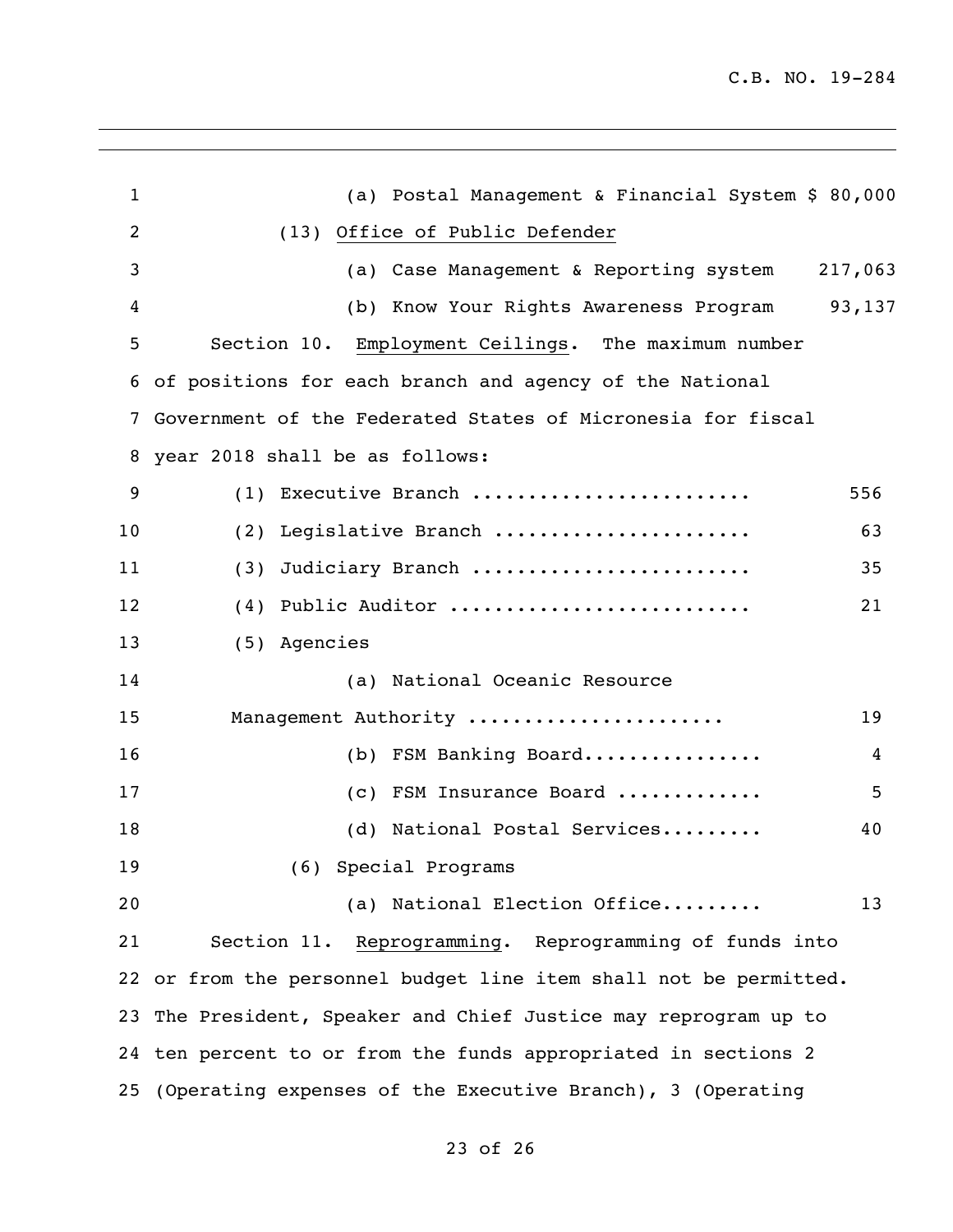expenses of the Legislative Branch), and 4 (Operating expenses of the National Judicial Branch). Reprogramming of funds within a department, office or agency shall be effected by the head of such department, office or agency by specifying in writing to the Secretary of the Department of Finance and Administration of the FSM National Government, the accounts for which funding is either increased or decreased. Reprogramming other than as specified herein is not permitted, and more specifically, reprogramming into or out of any line item contained in section 8 (Grants, Subsidies and Contributions) or section 9 (Investment: Capital and Human Resources) is not permitted. The President shall report to Congress within one month of the last day of each financial quarter all amounts reprogrammed inter or intra a department, office or agency. Section 12. Allotment and management of funds and lapse dates.

#### (1) General provisions.

 (a) All funds appropriated by this act shall be allotted, managed, administered and accounted for in accordance with applicable law, including, but not limited to, the Financial Management Act of 1979.

 (b) The allottees shall be responsible for ensuring that these funds, or so much thereof as may be necessary, are used solely for the purposes specified in this act, and that no obligations are incurred in excess of the sums appropriated.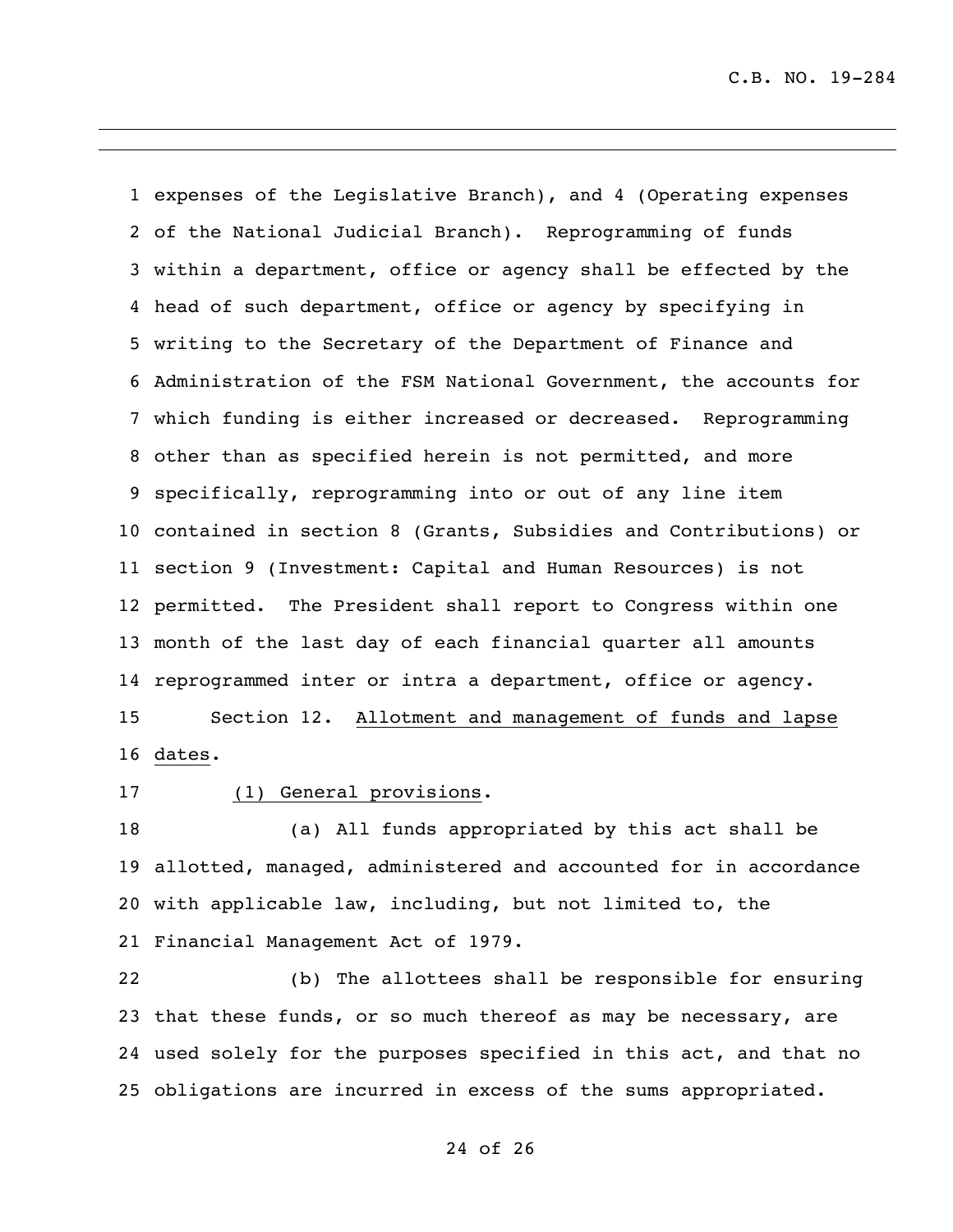(2) Allottees. The allottees of the funds appropriated by this act are as follows: (a) Section 2 - the allottee of these funds shall be the President of the Federated States of Micronesia; (b) Section 3 - the allottee of these funds shall be the Speaker of the Congress of the Federated States of Micronesia; (c) Section 4 – the allottee of these funds shall be the Chief Justice of the Supreme Court of the Federated States of Micronesia; (d) Section 5 – the allottee of these funds shall be the Public Auditor of the Federated States of Micronesia; (e) Sections 6 through 9 - the allottee of these funds shall be the President of the Federated States of Micronesia; PROVIDED, HOWEVER, that for the following subsections of sections 8 through 9 of this act: (i) Section 8, subsection (11)(a) through (d) - the allottee of these funds shall be the Chief Justice of the respective State Supreme Court; (3) Lapse date. The authority of the allottees to obligate funds appropriated by this act shall lapse as of September 30, 2018; PROVIDED, HOWEVER, that the funds appropriated under section 9 of this act shall not lapse.